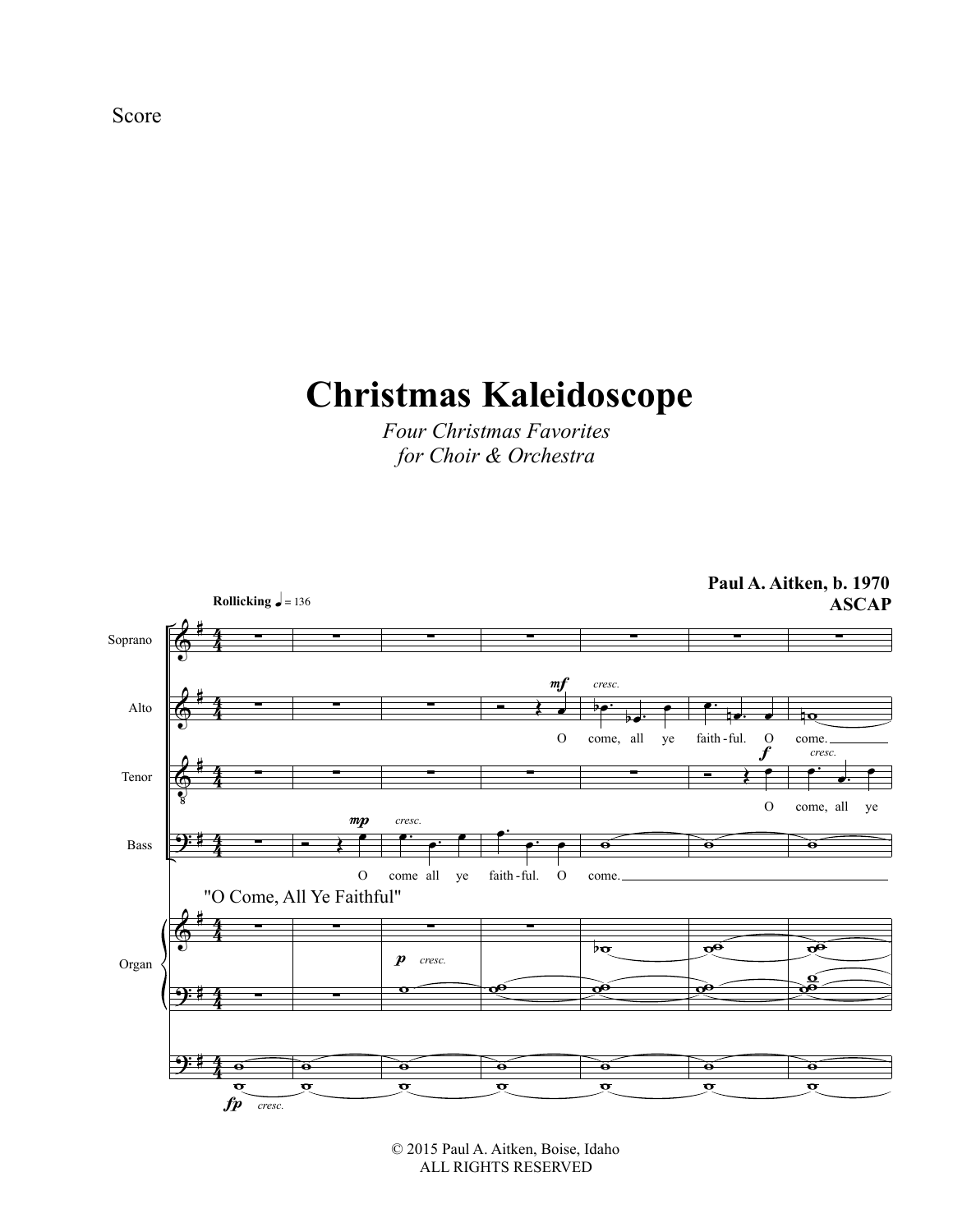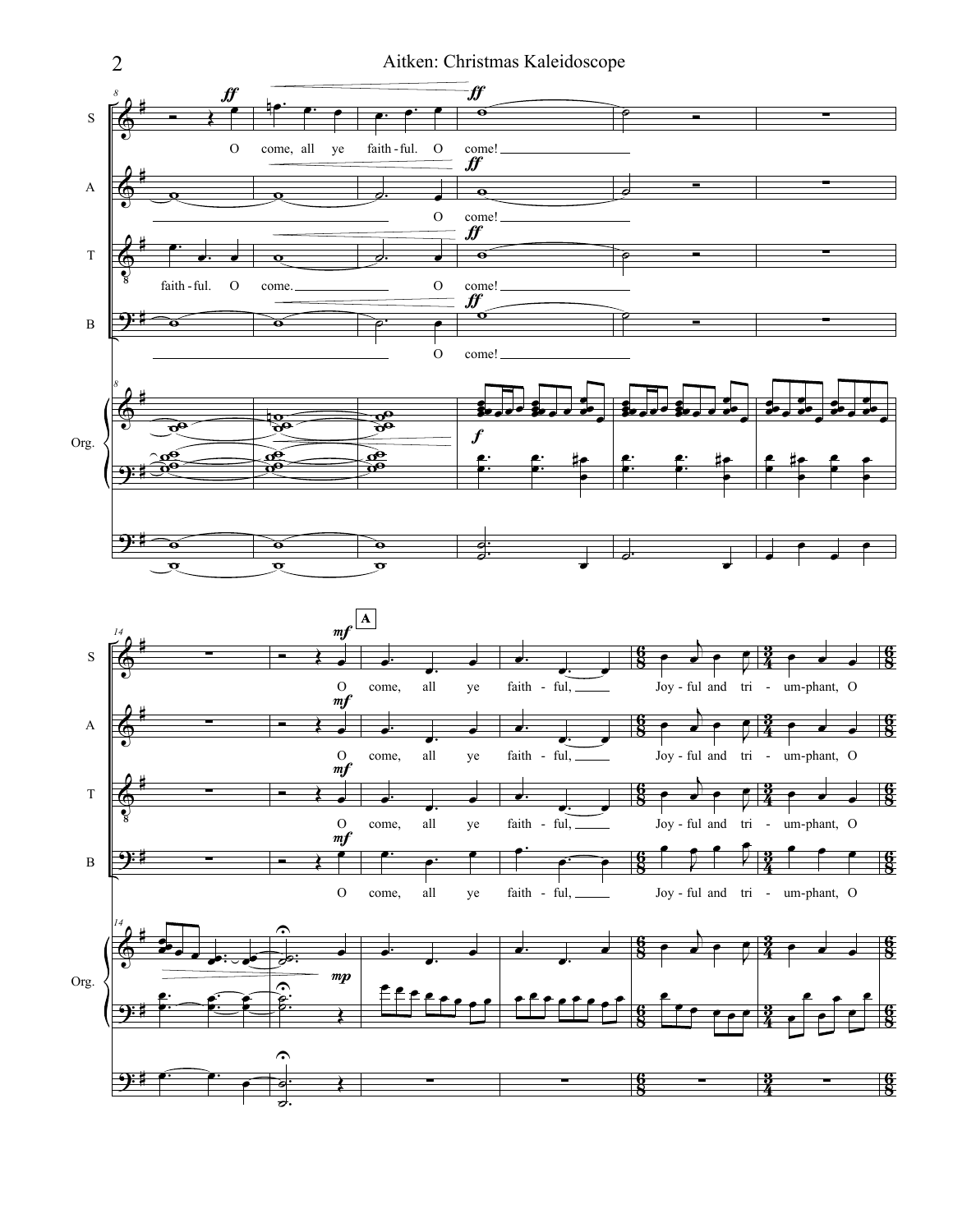Aitken: Christmas Kaleidoscope 3

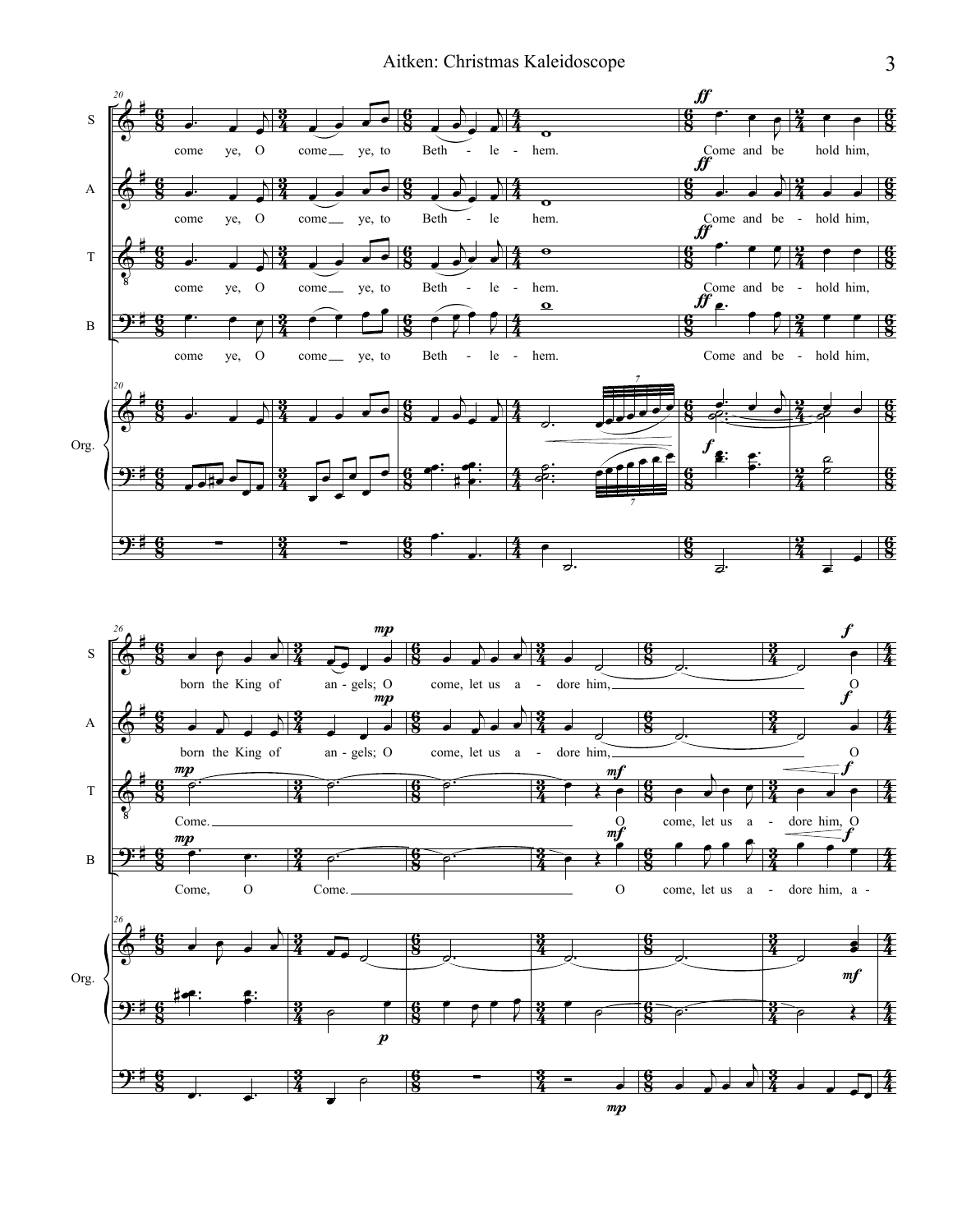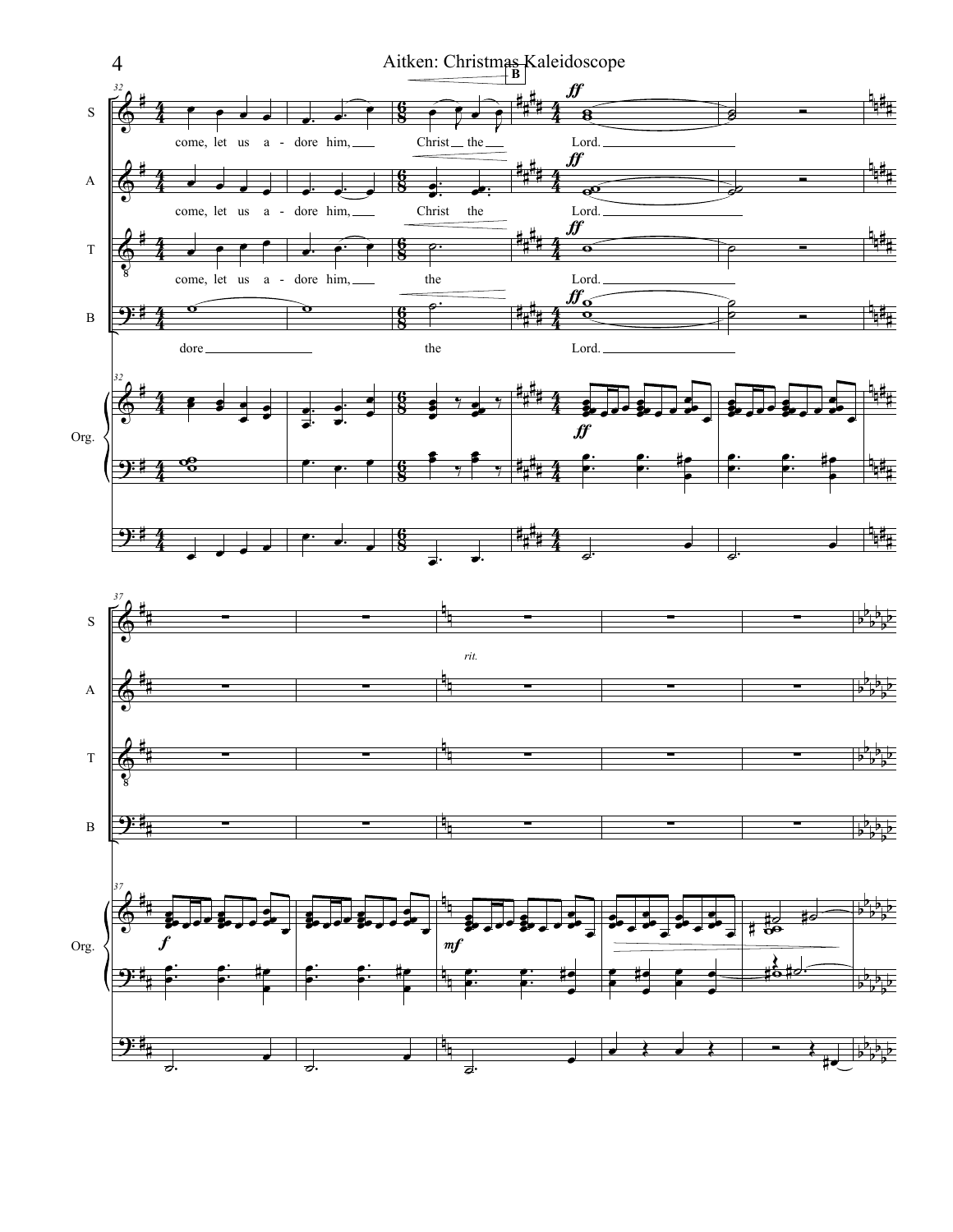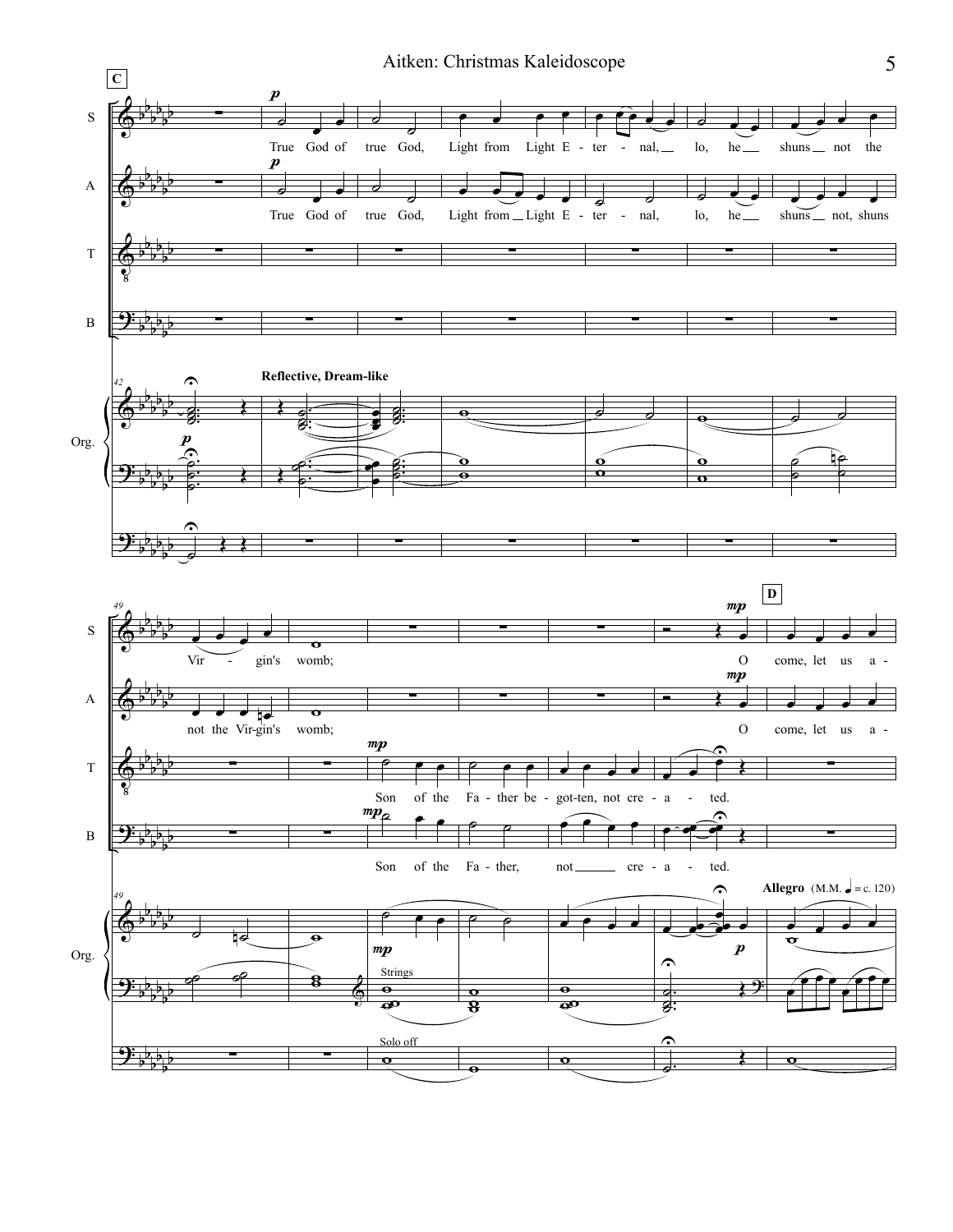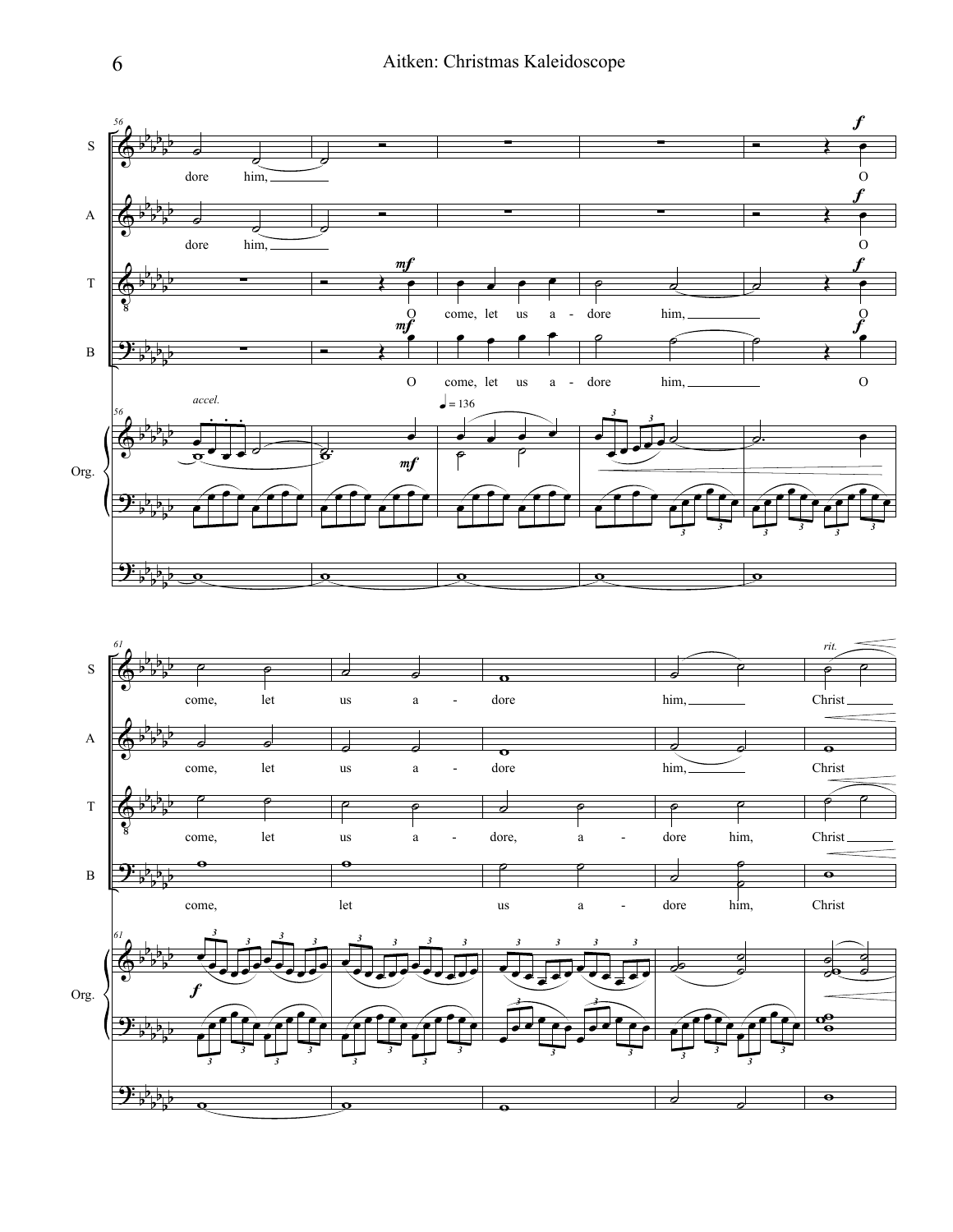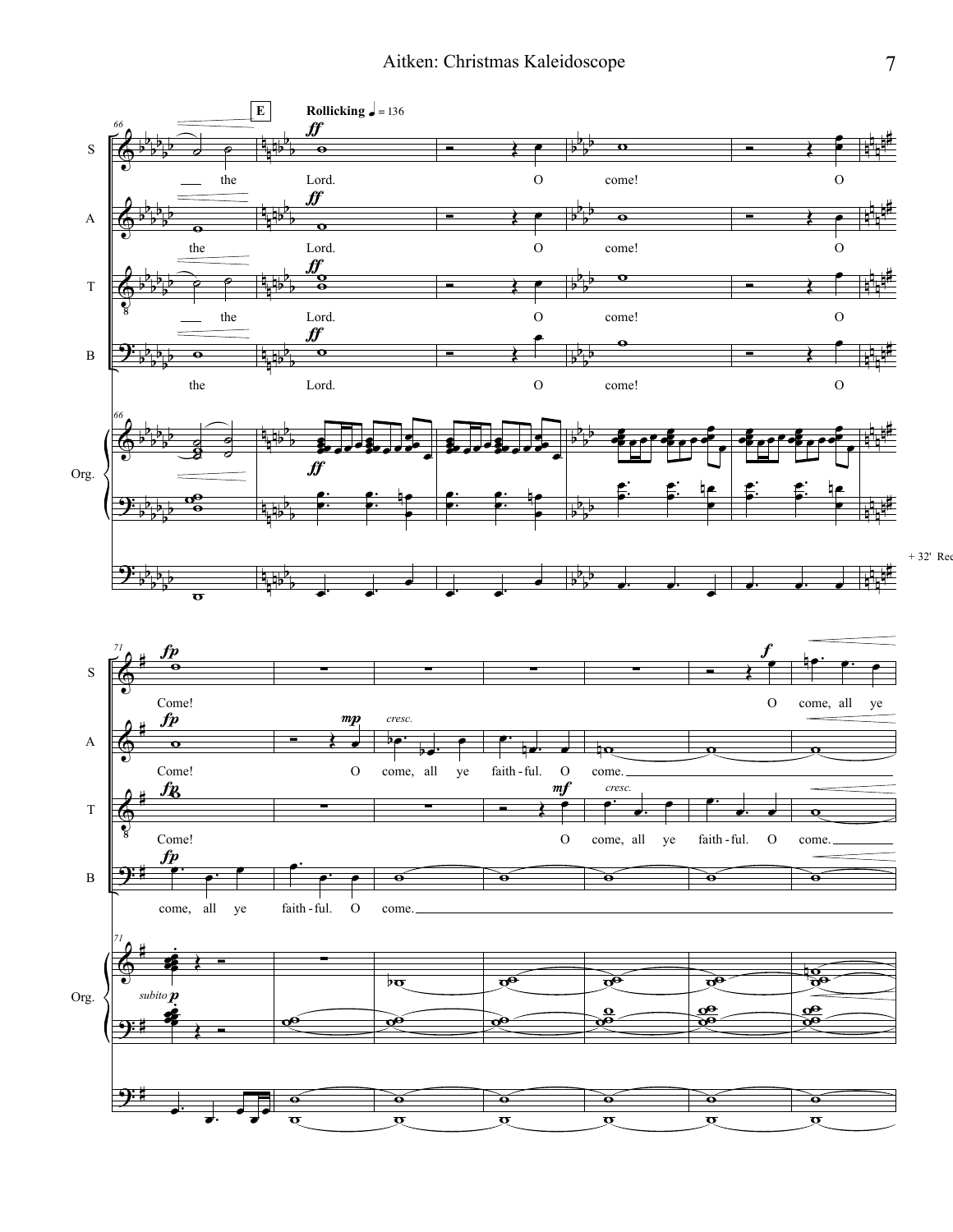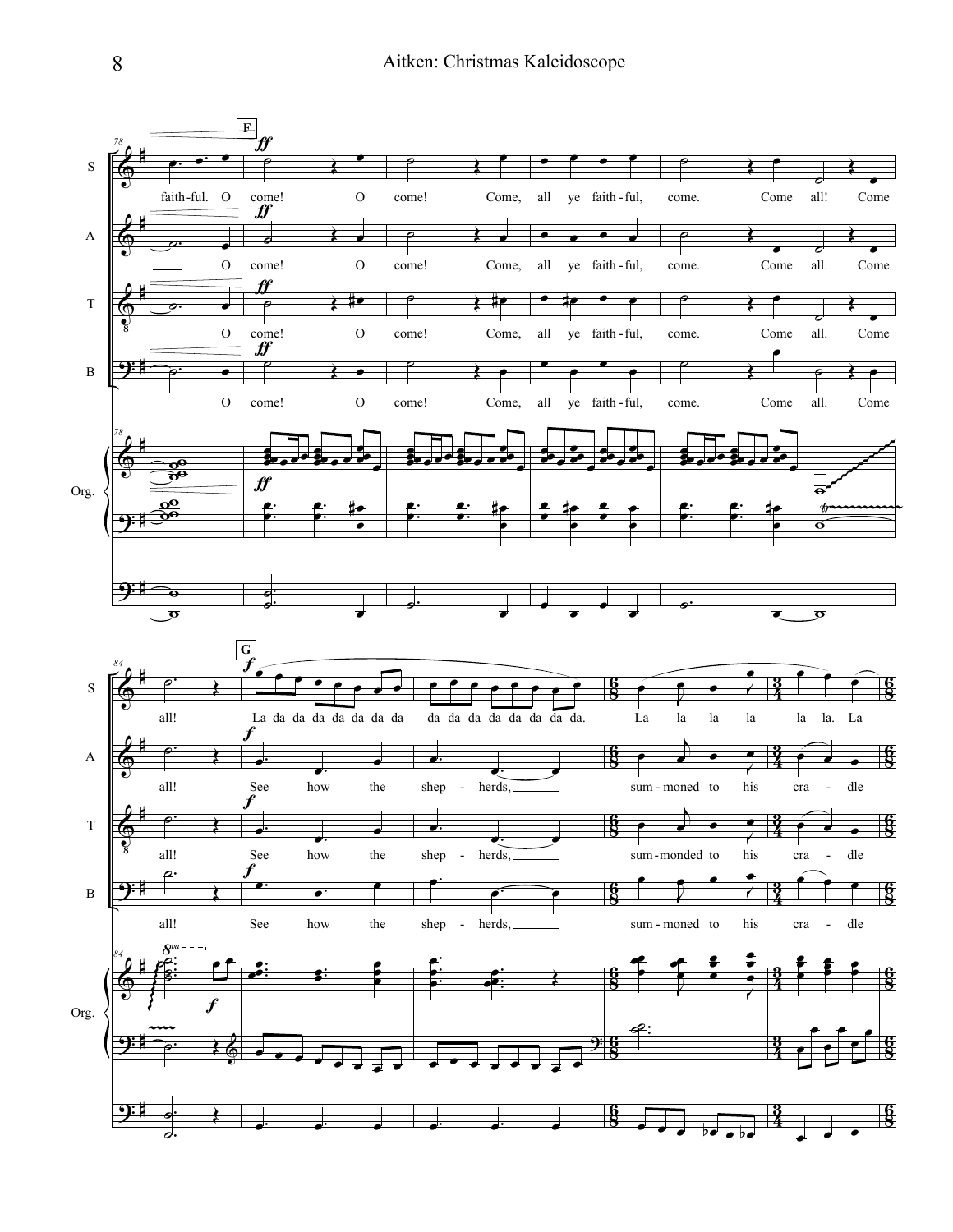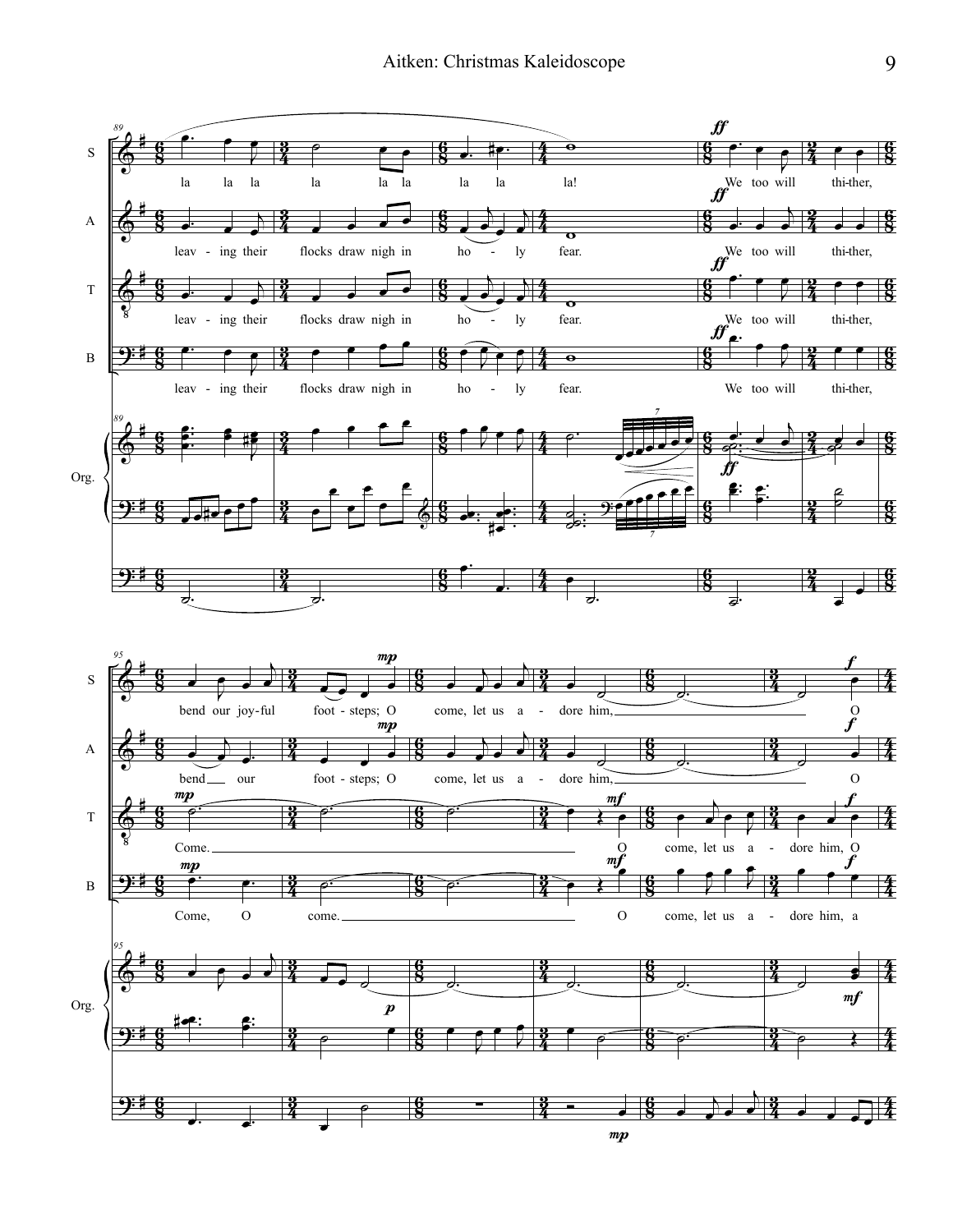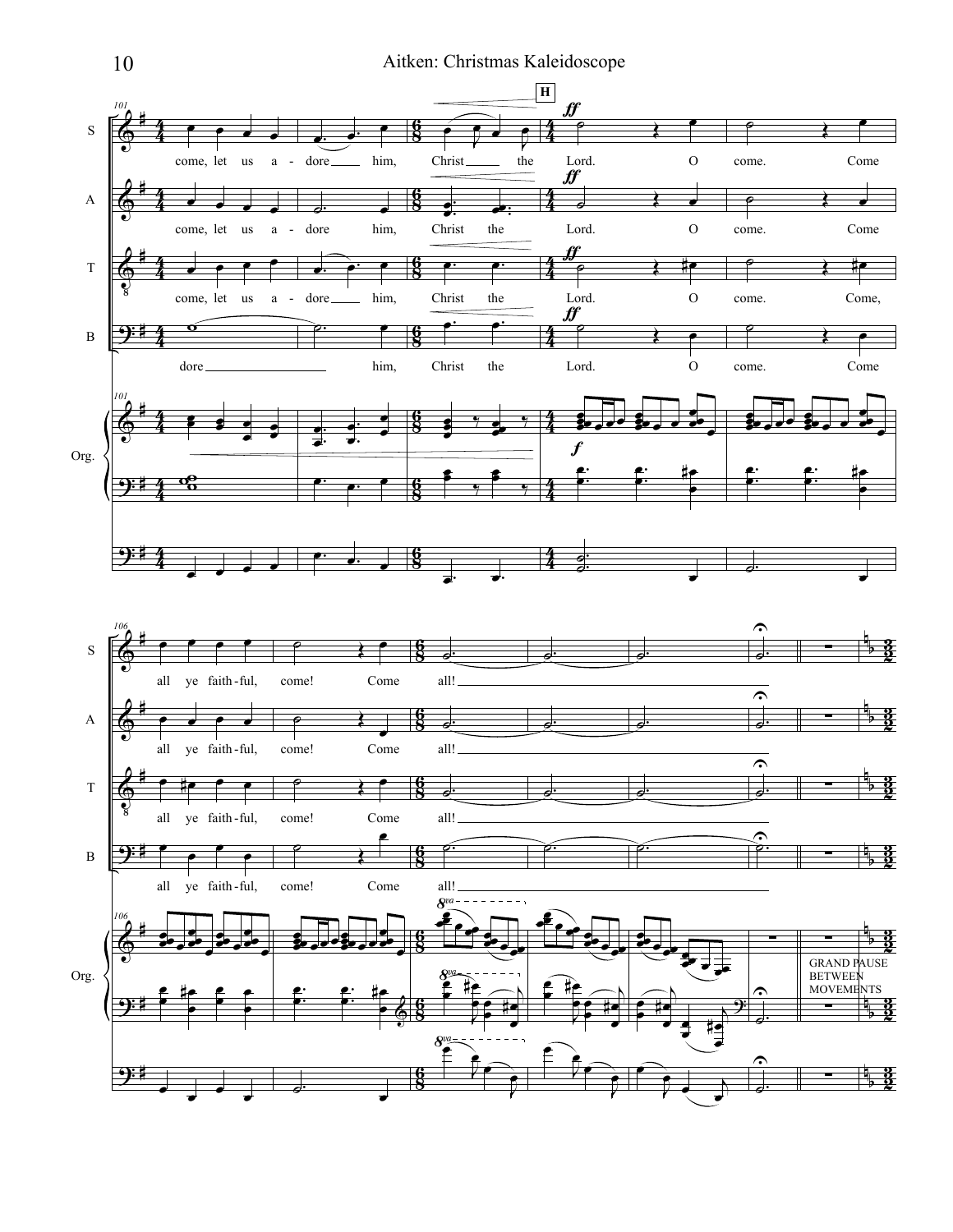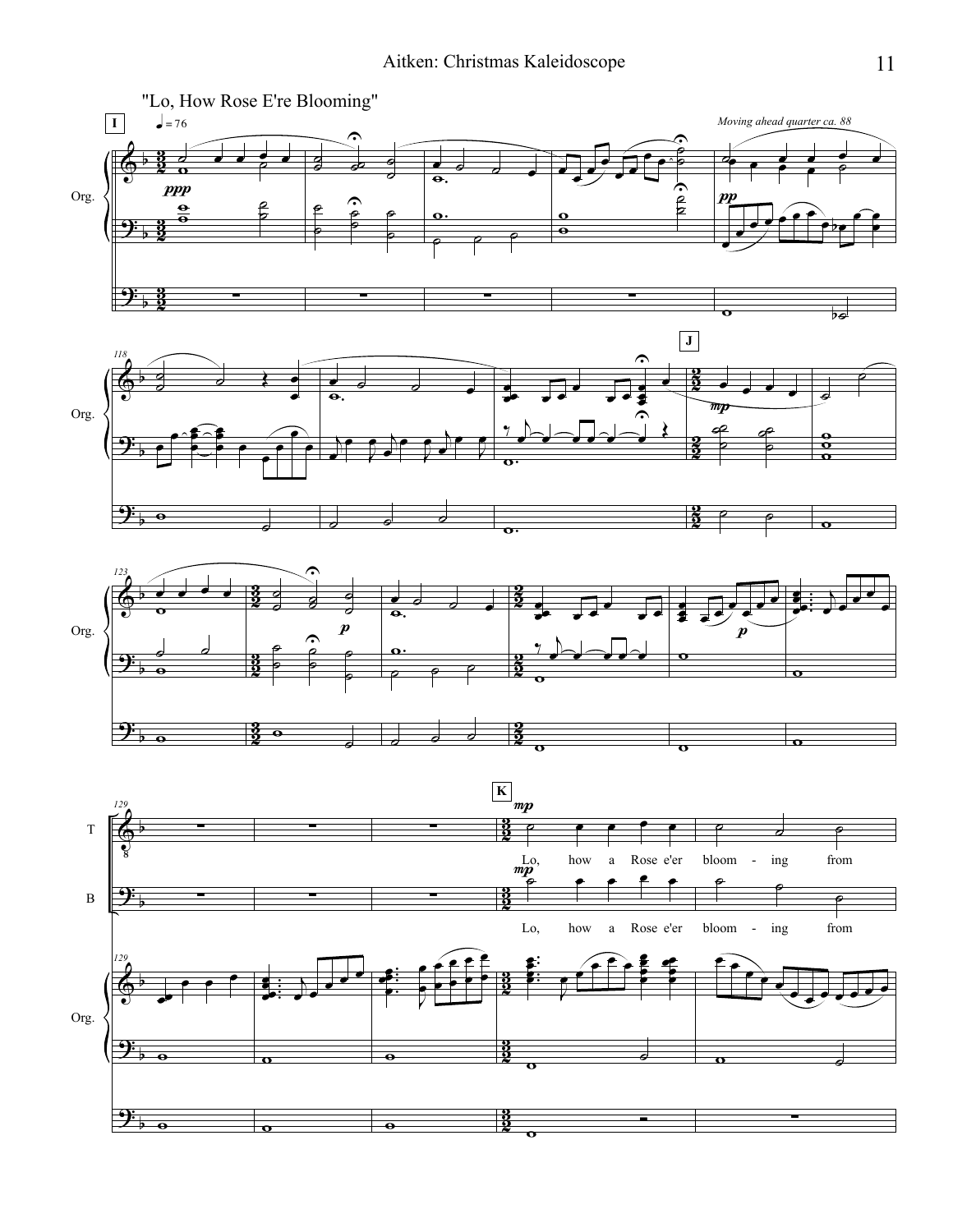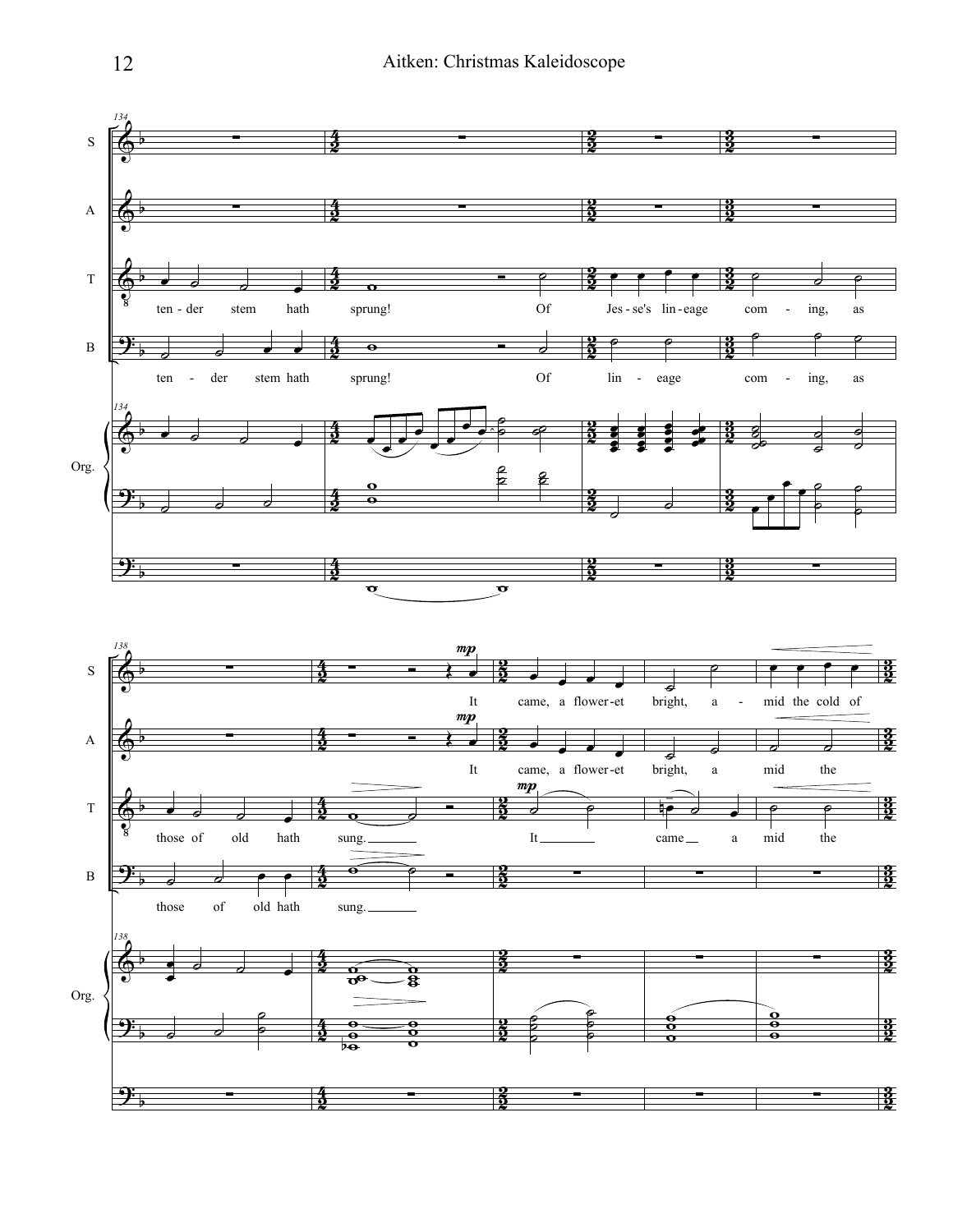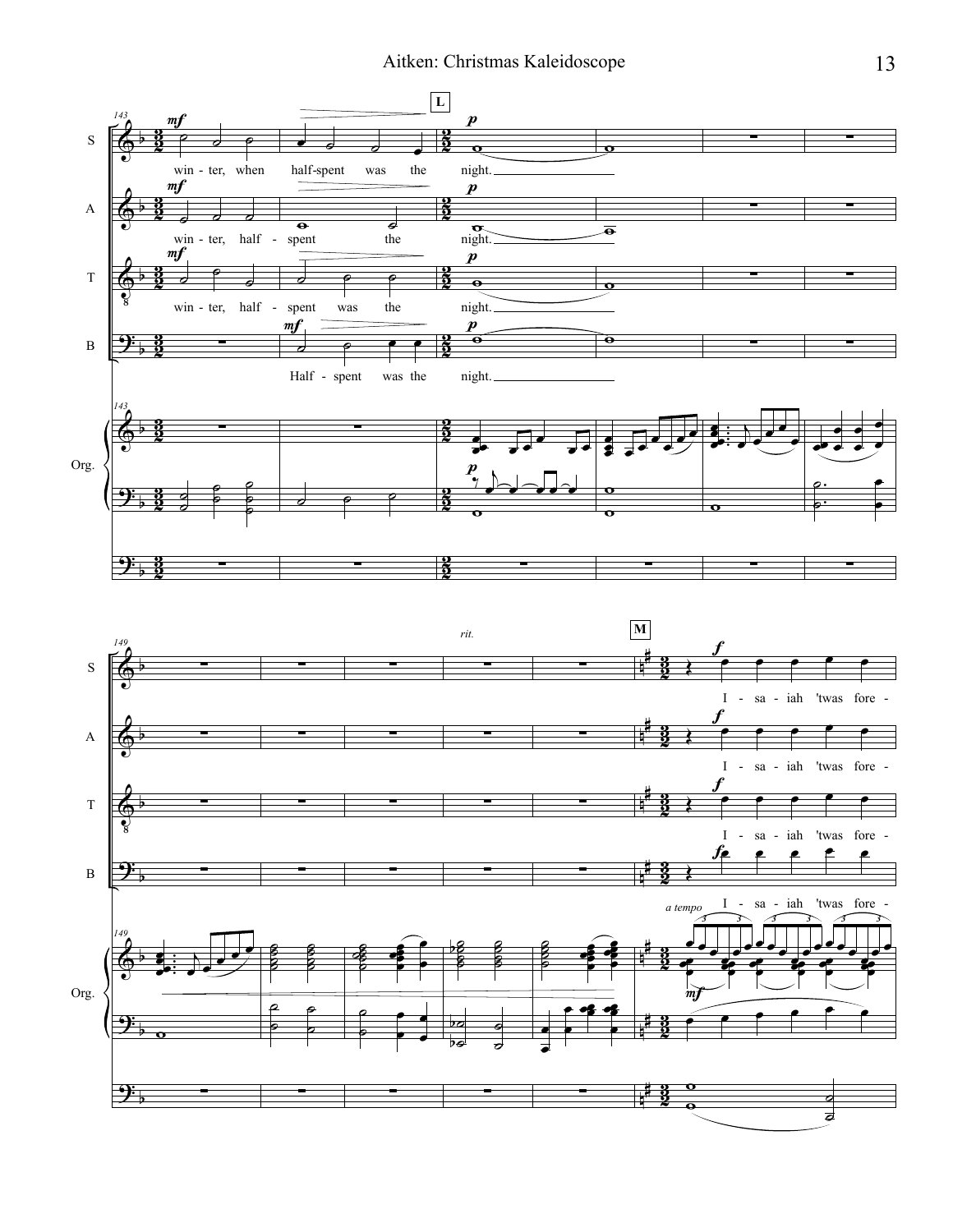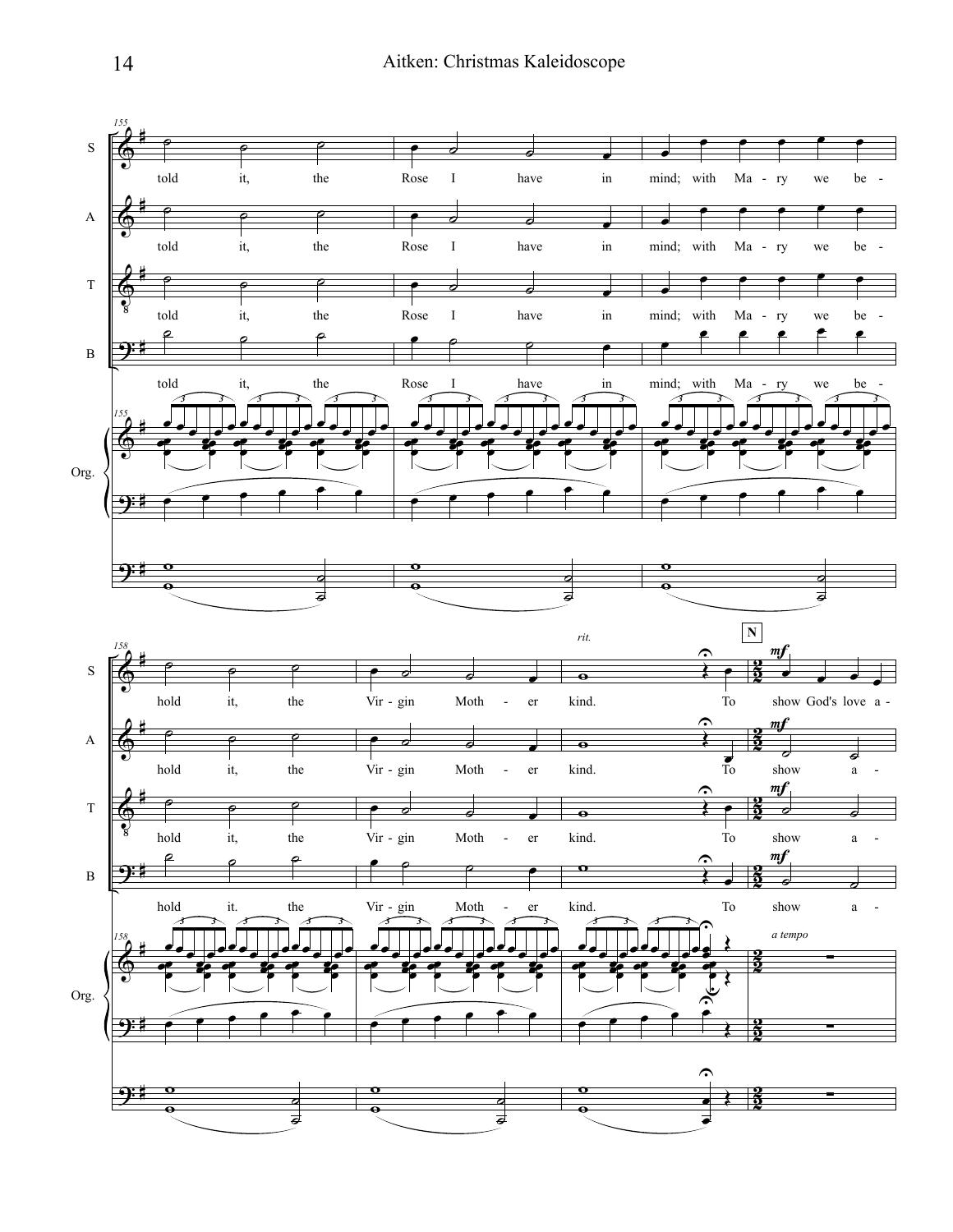Aitken: Christmas Kaleidoscope 15

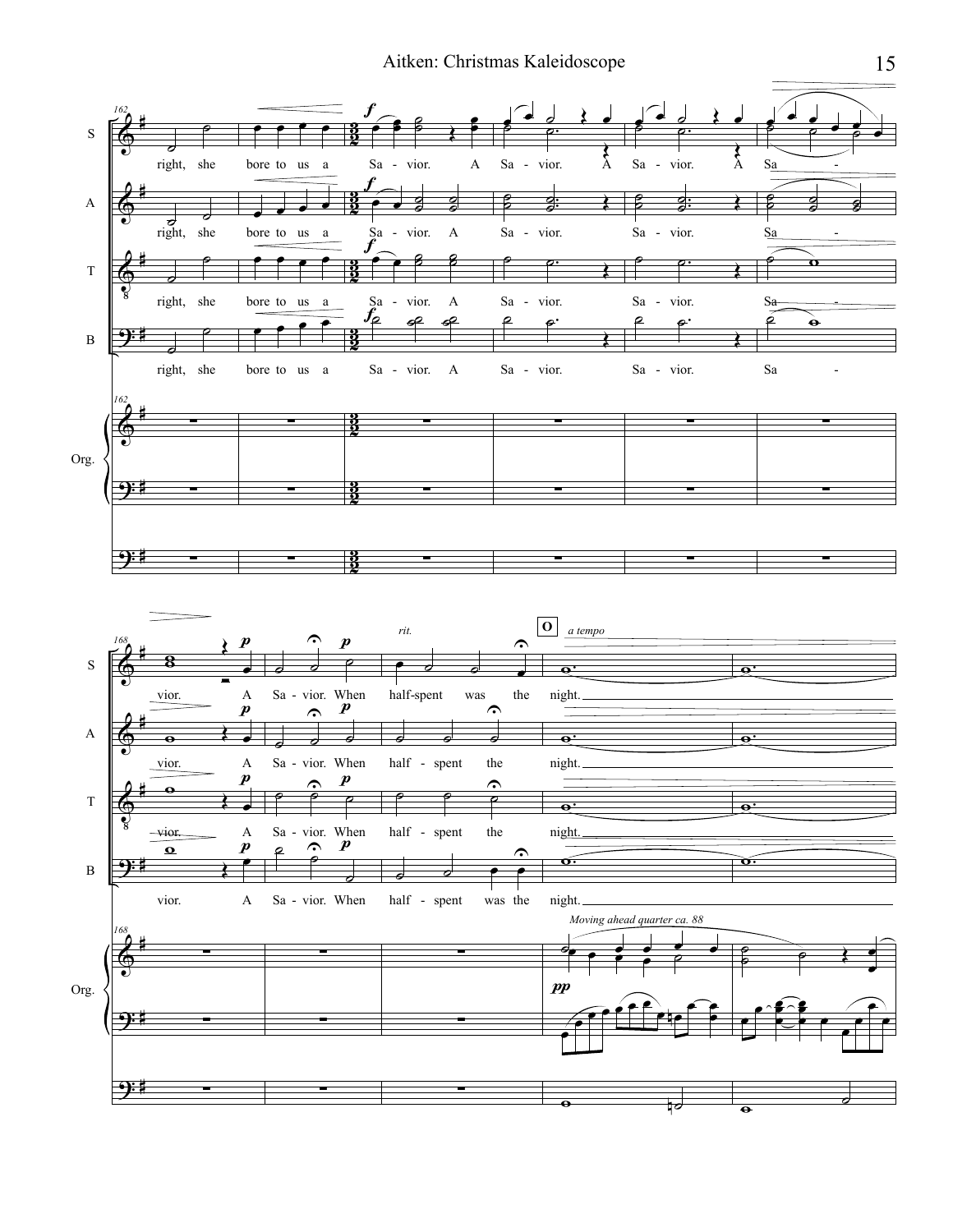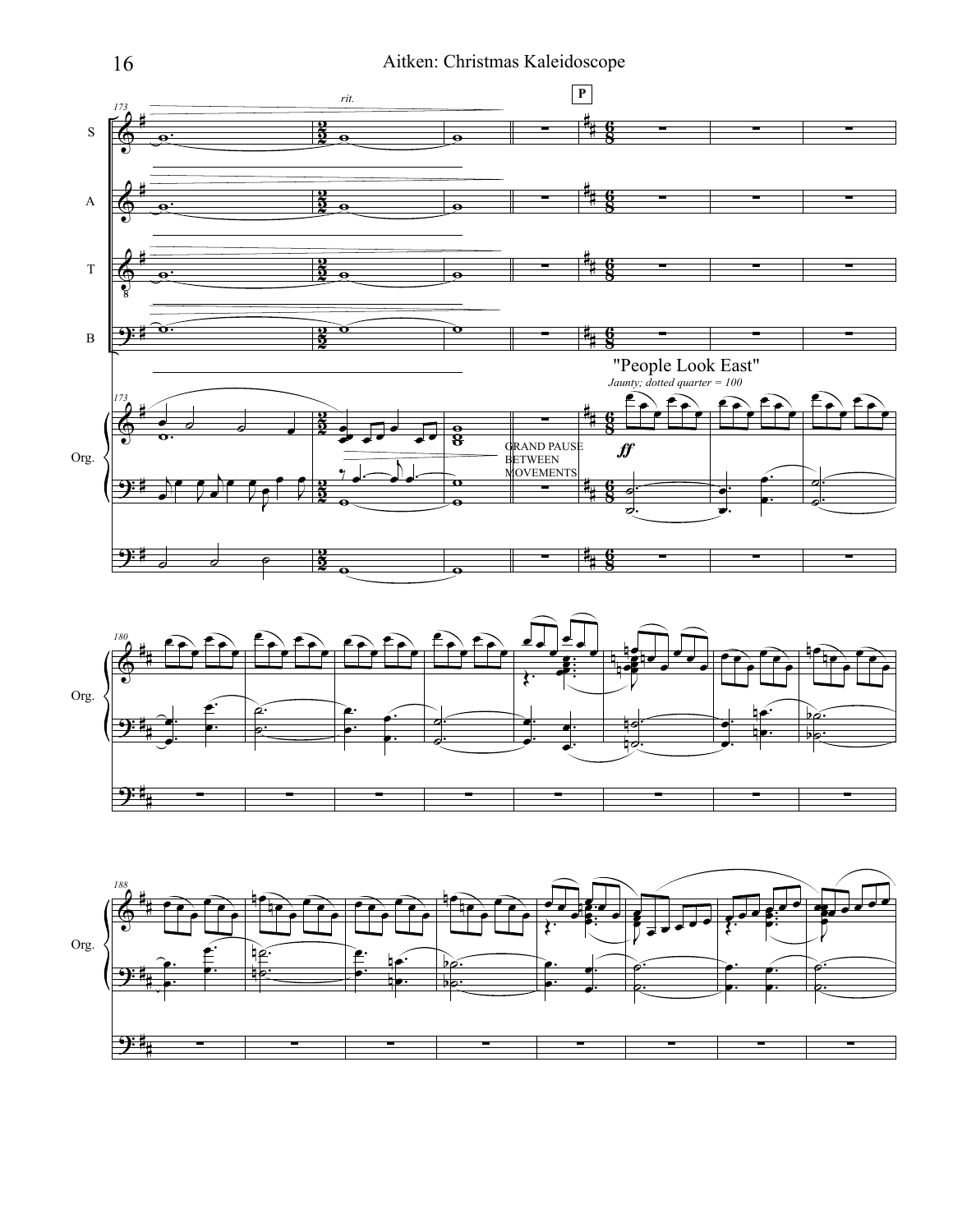Aitken: Christmas Kaleidoscope 17

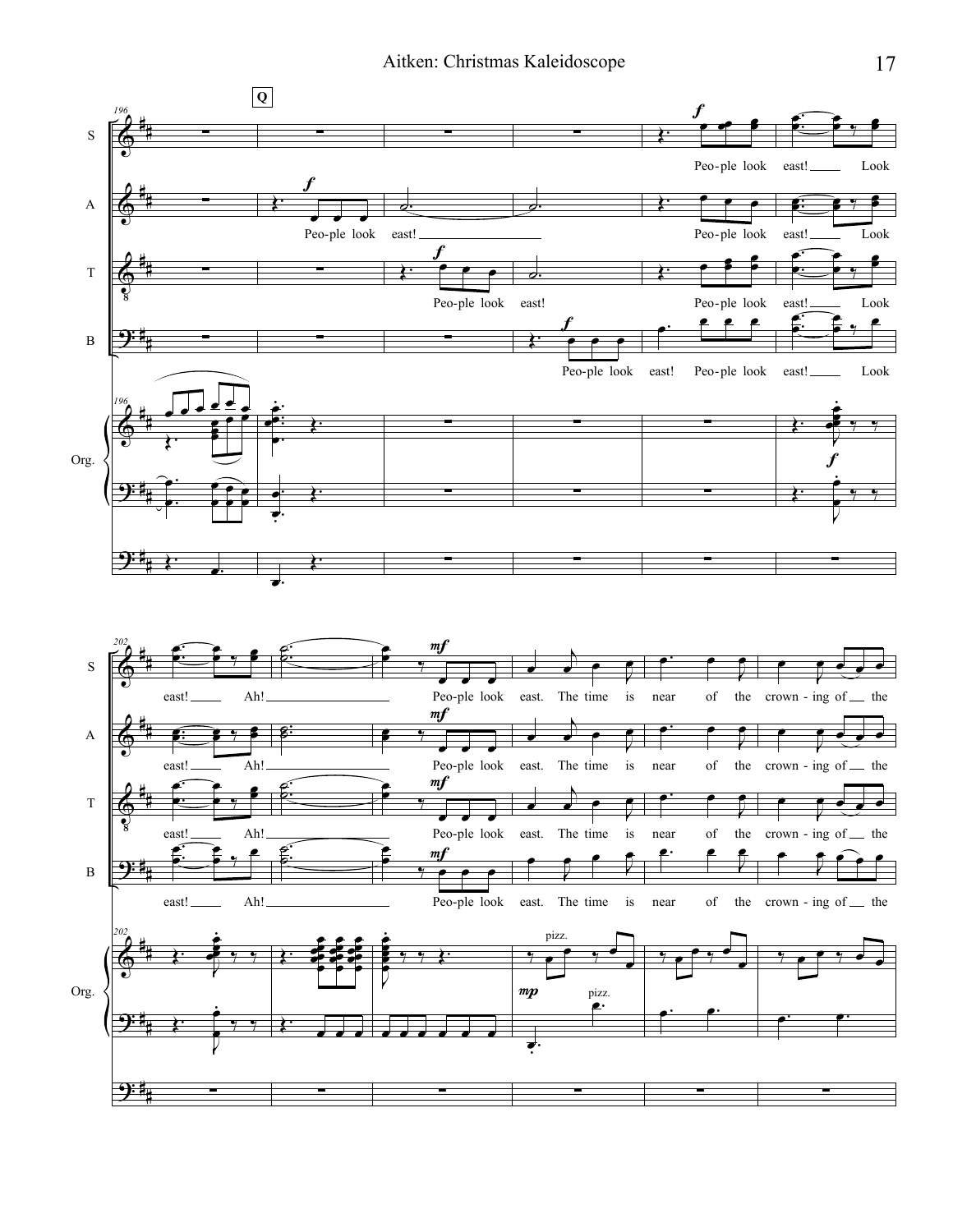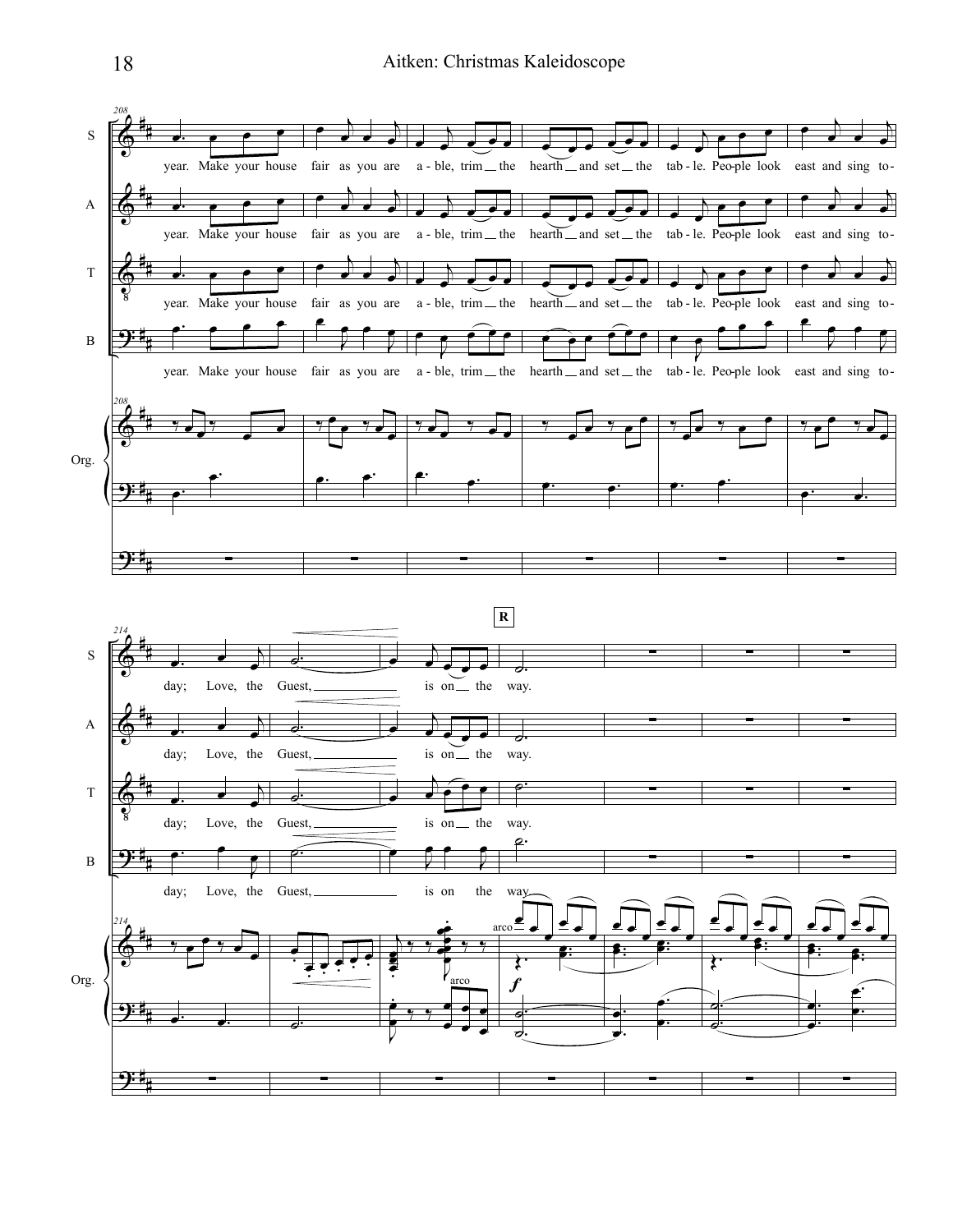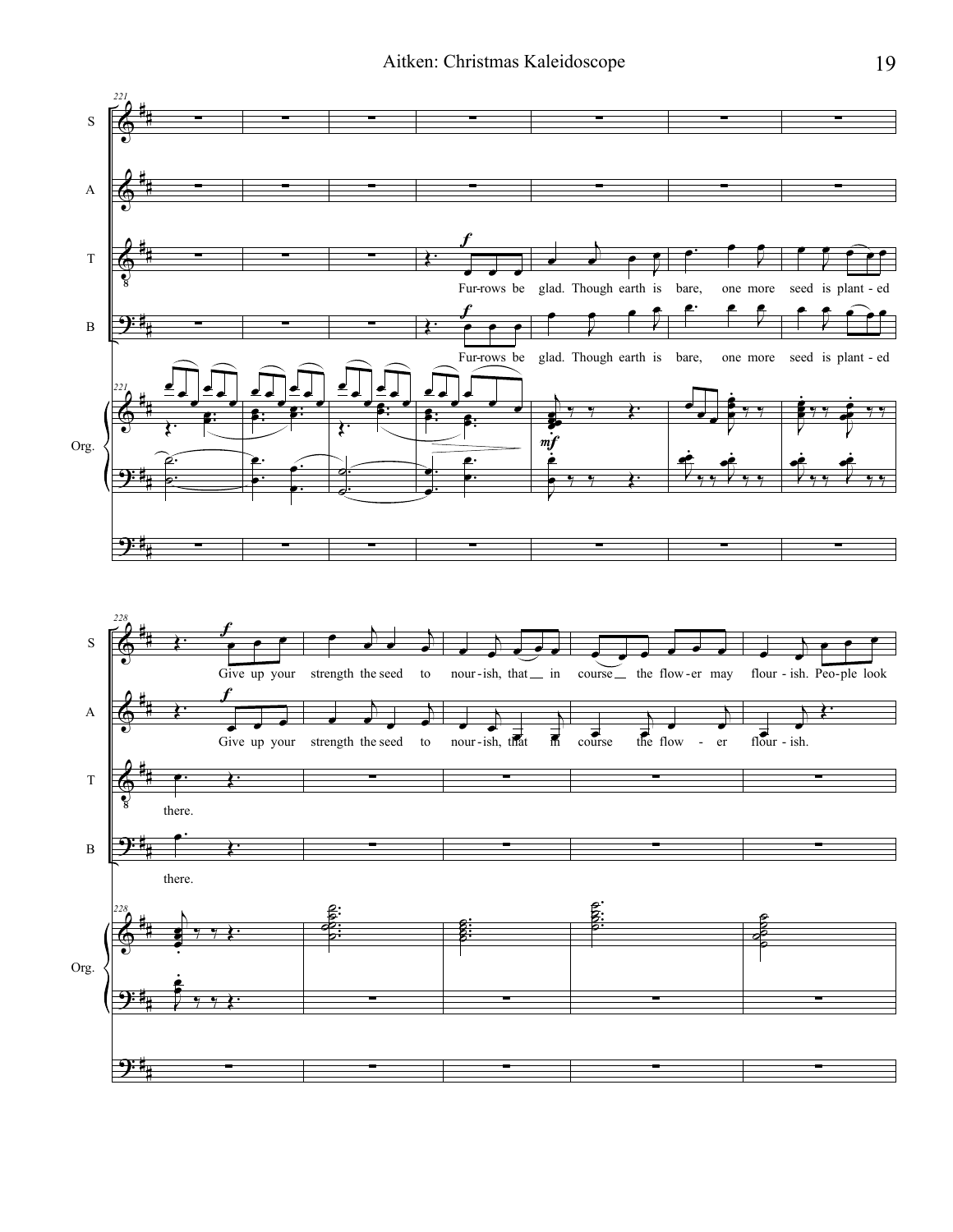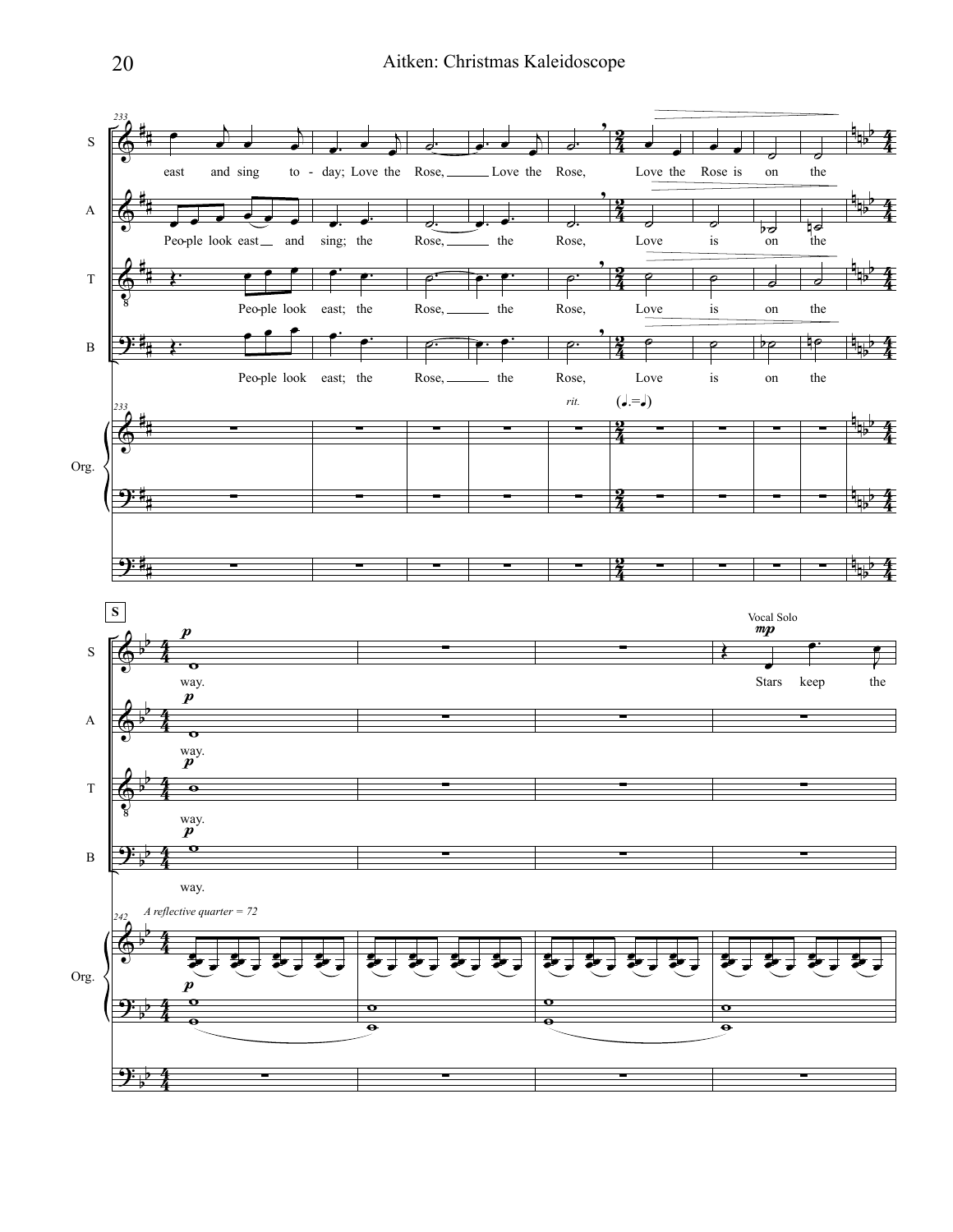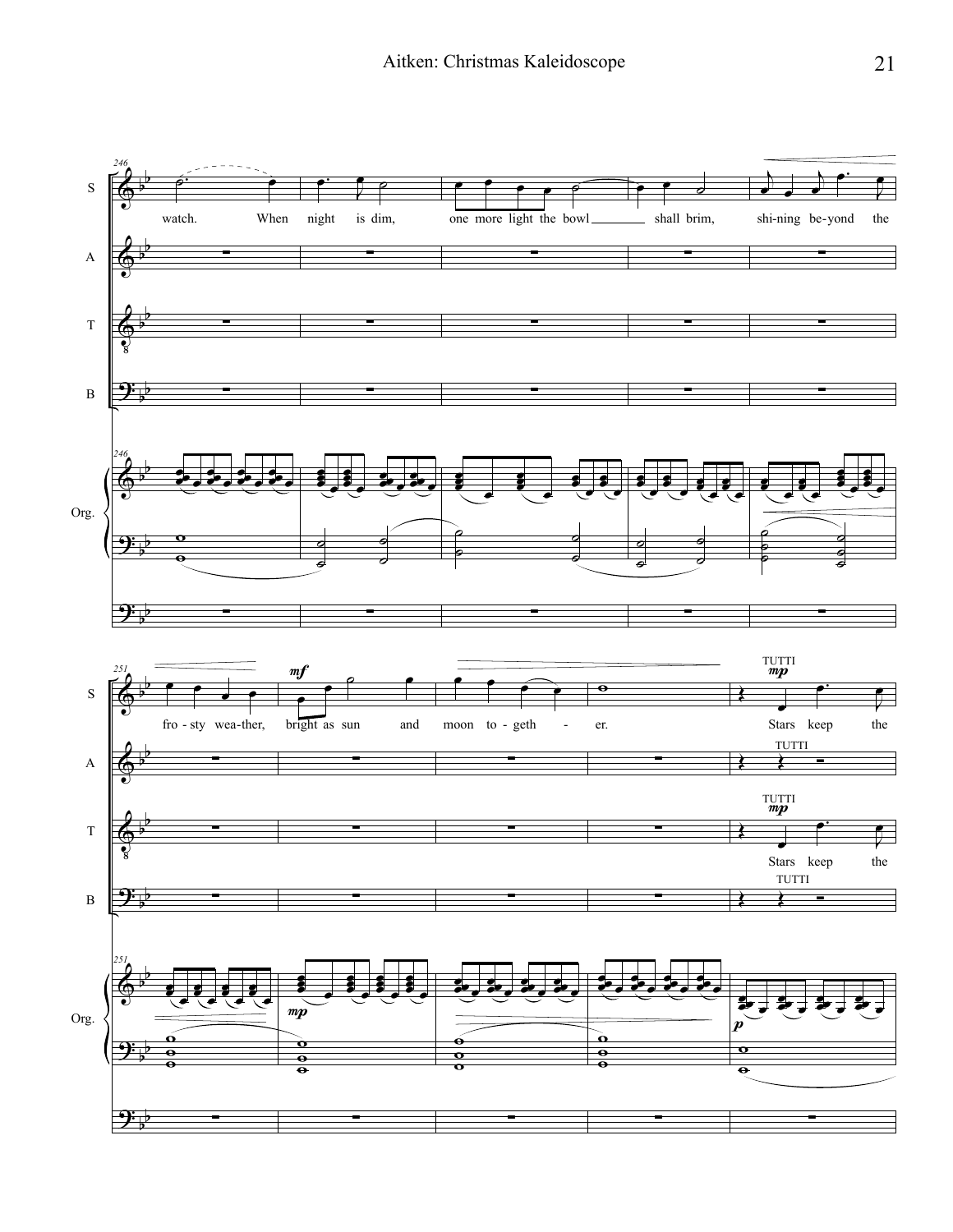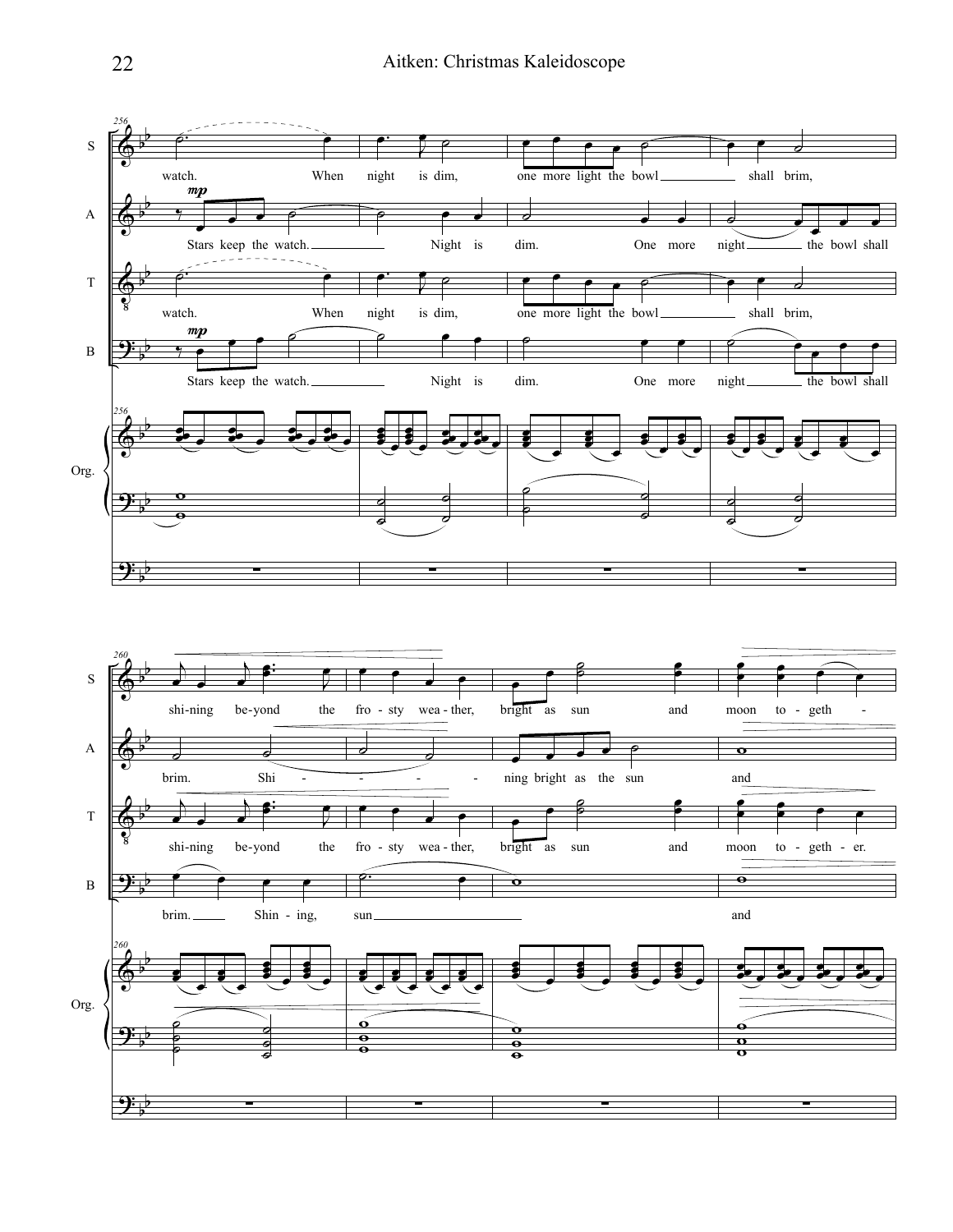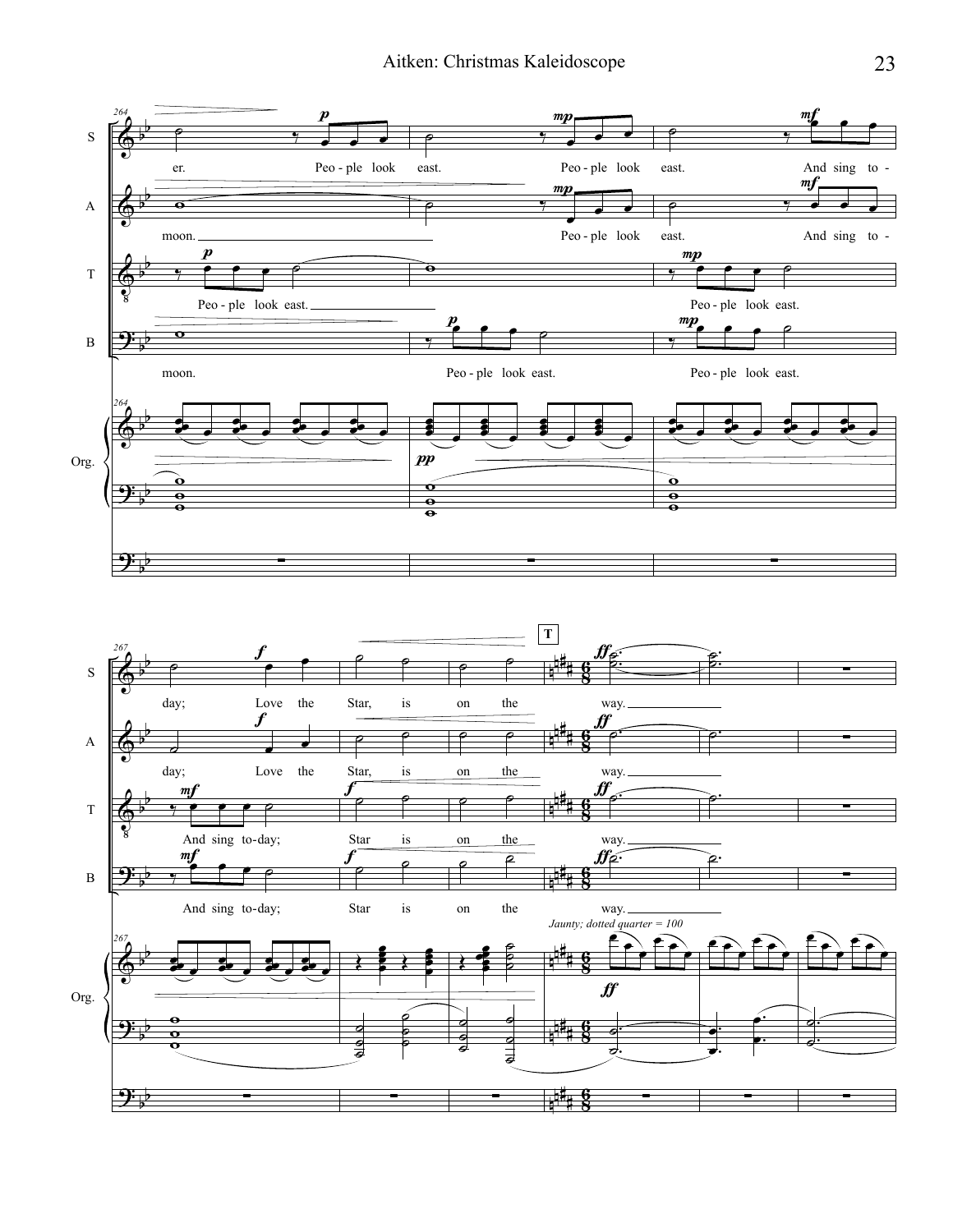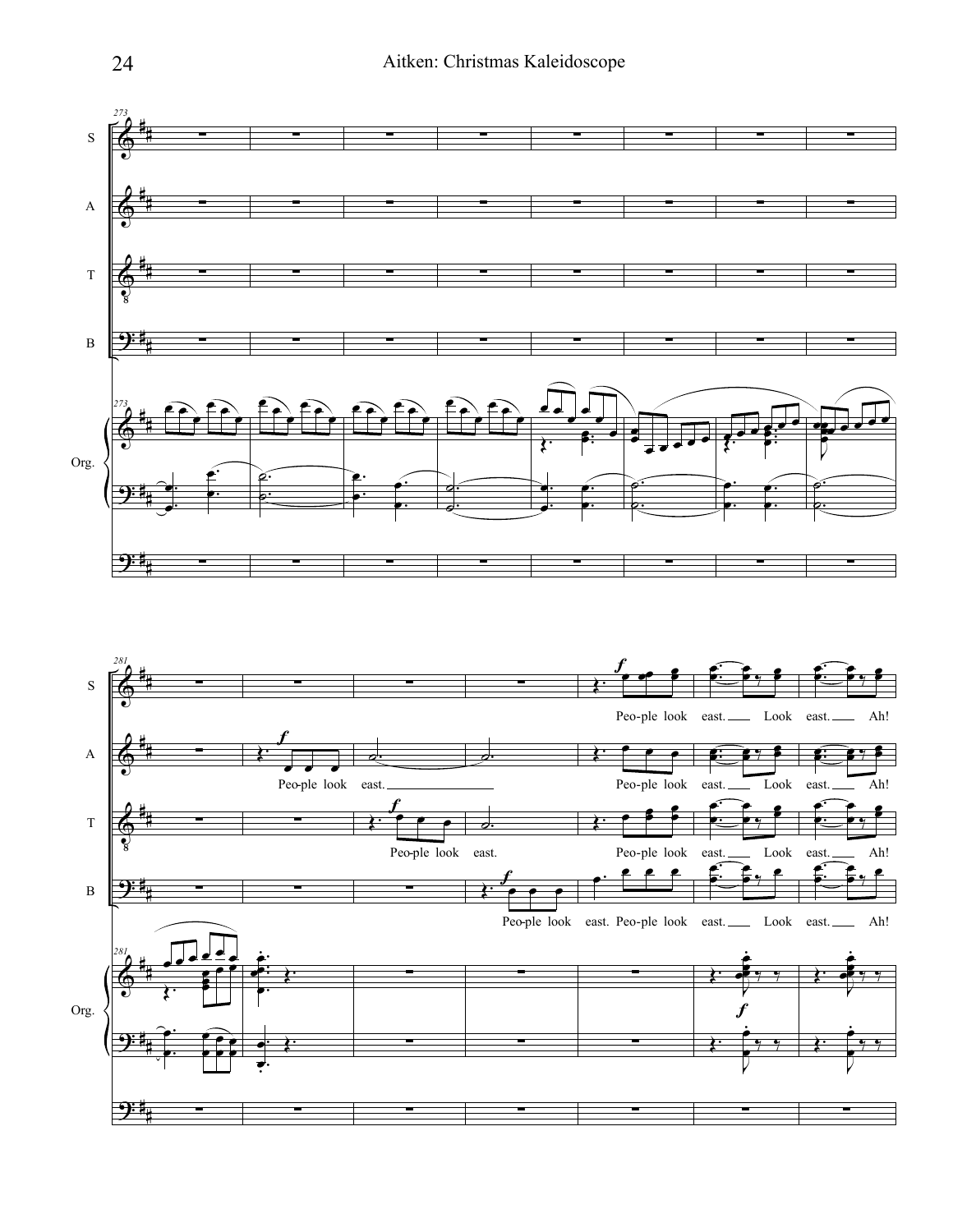Aitken: Christmas Kaleidoscope 25

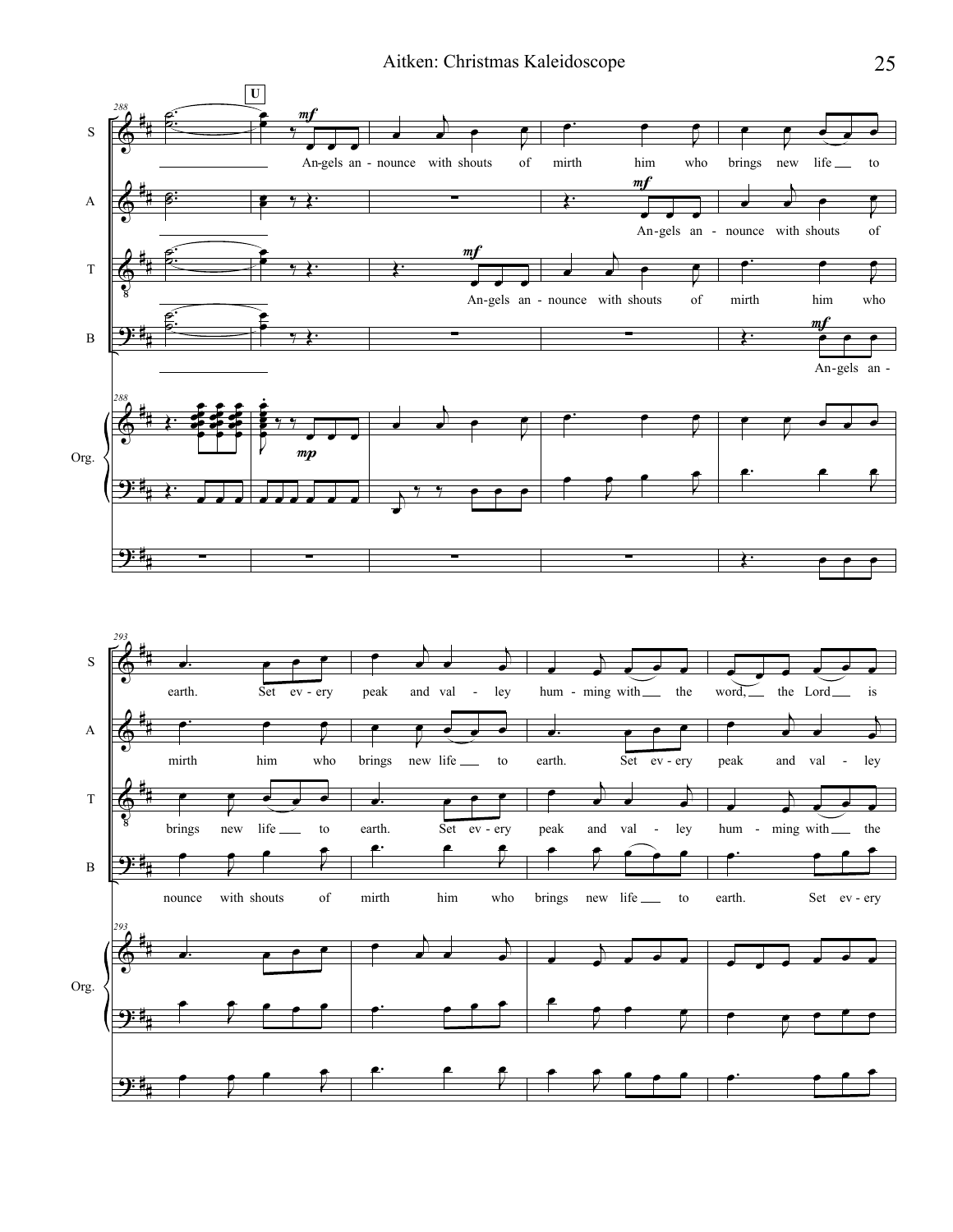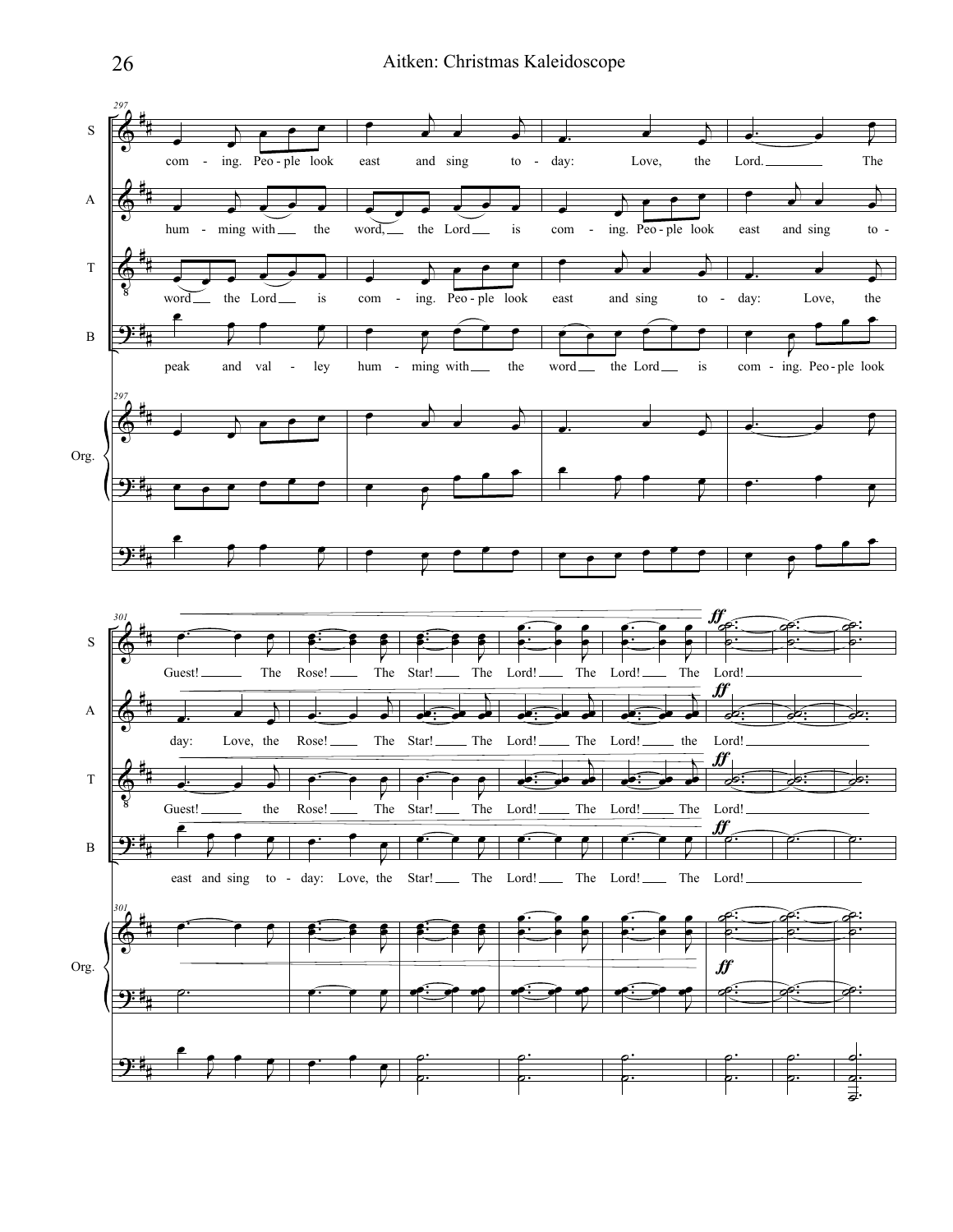Aitken: Christmas Kaleidoscope 27

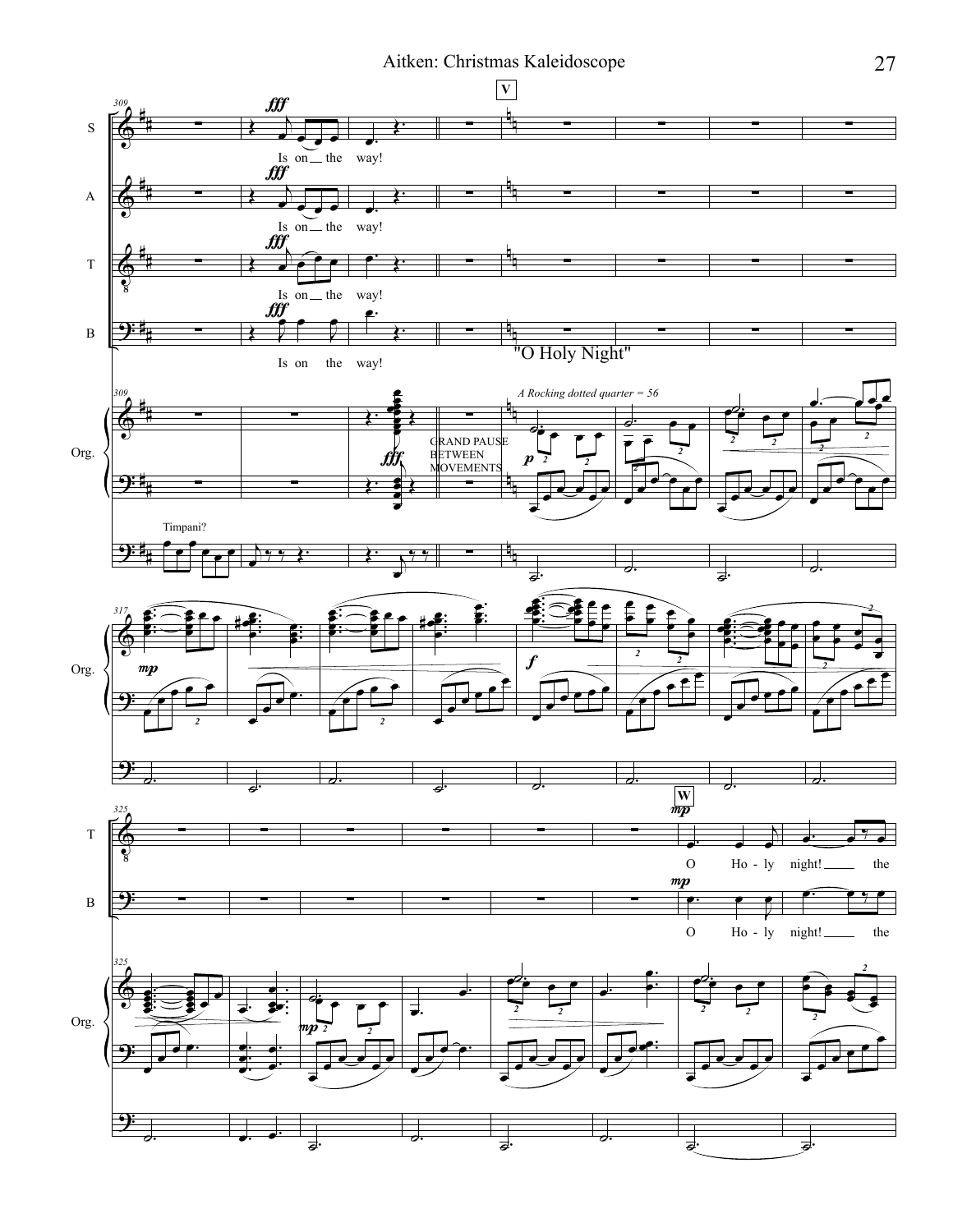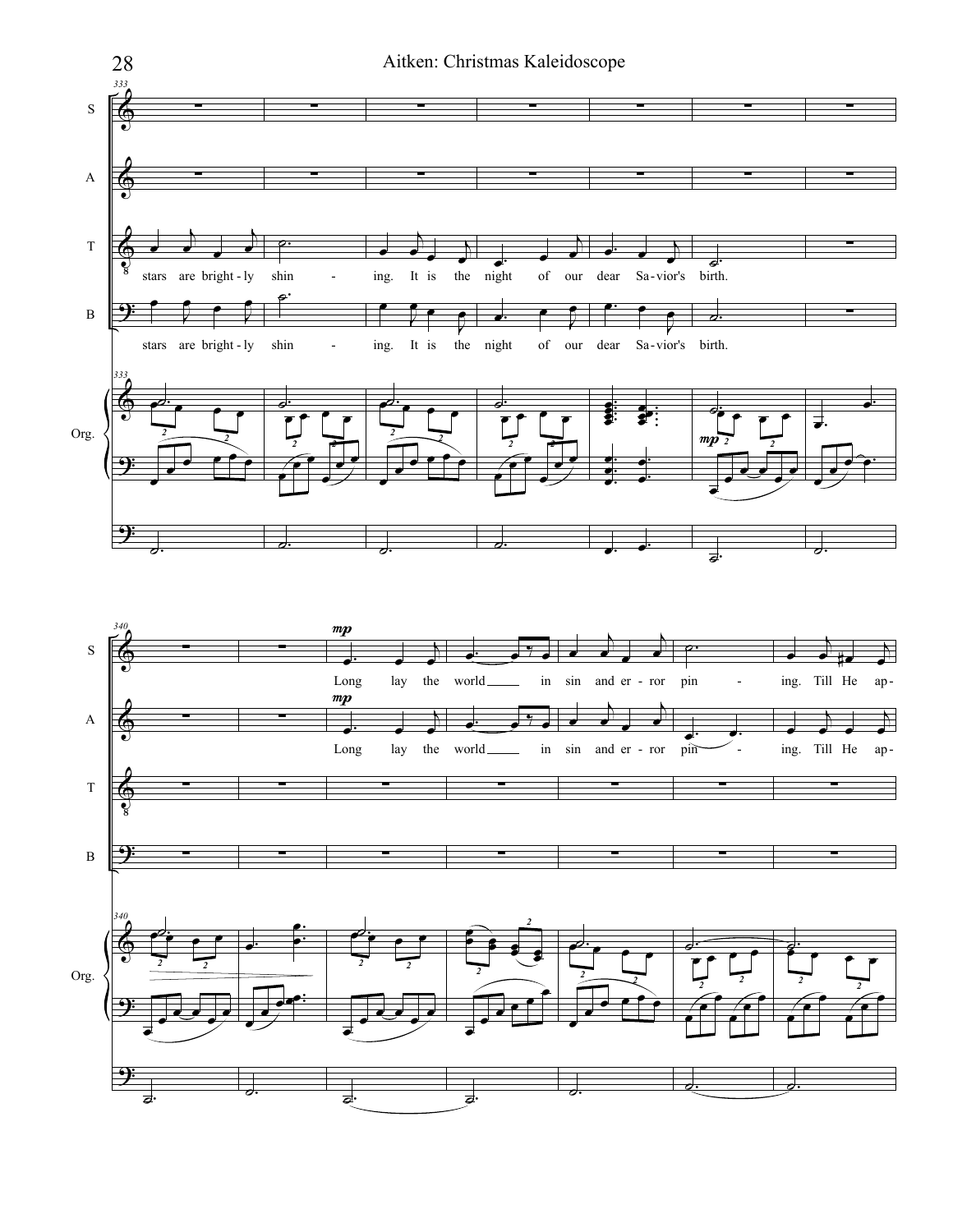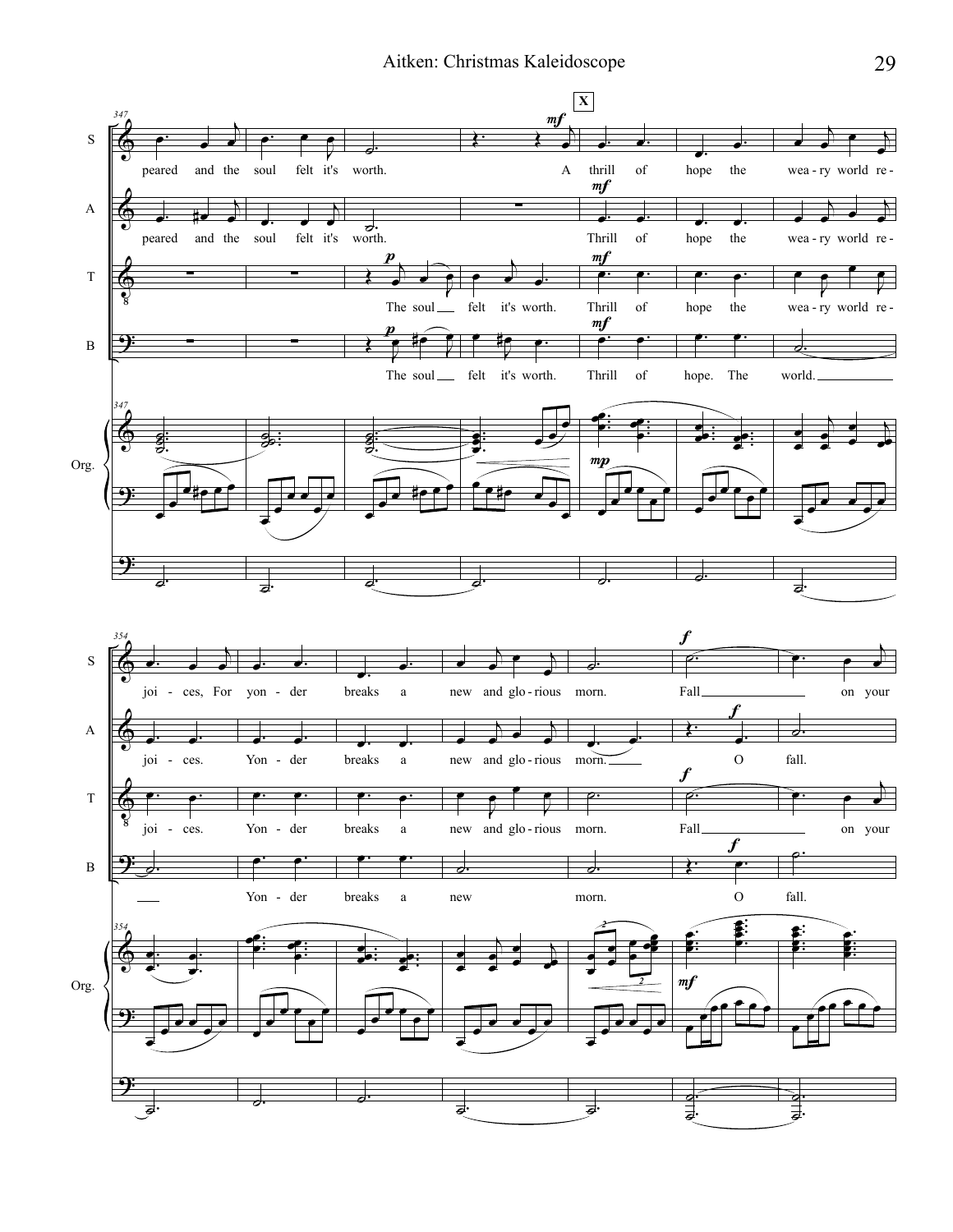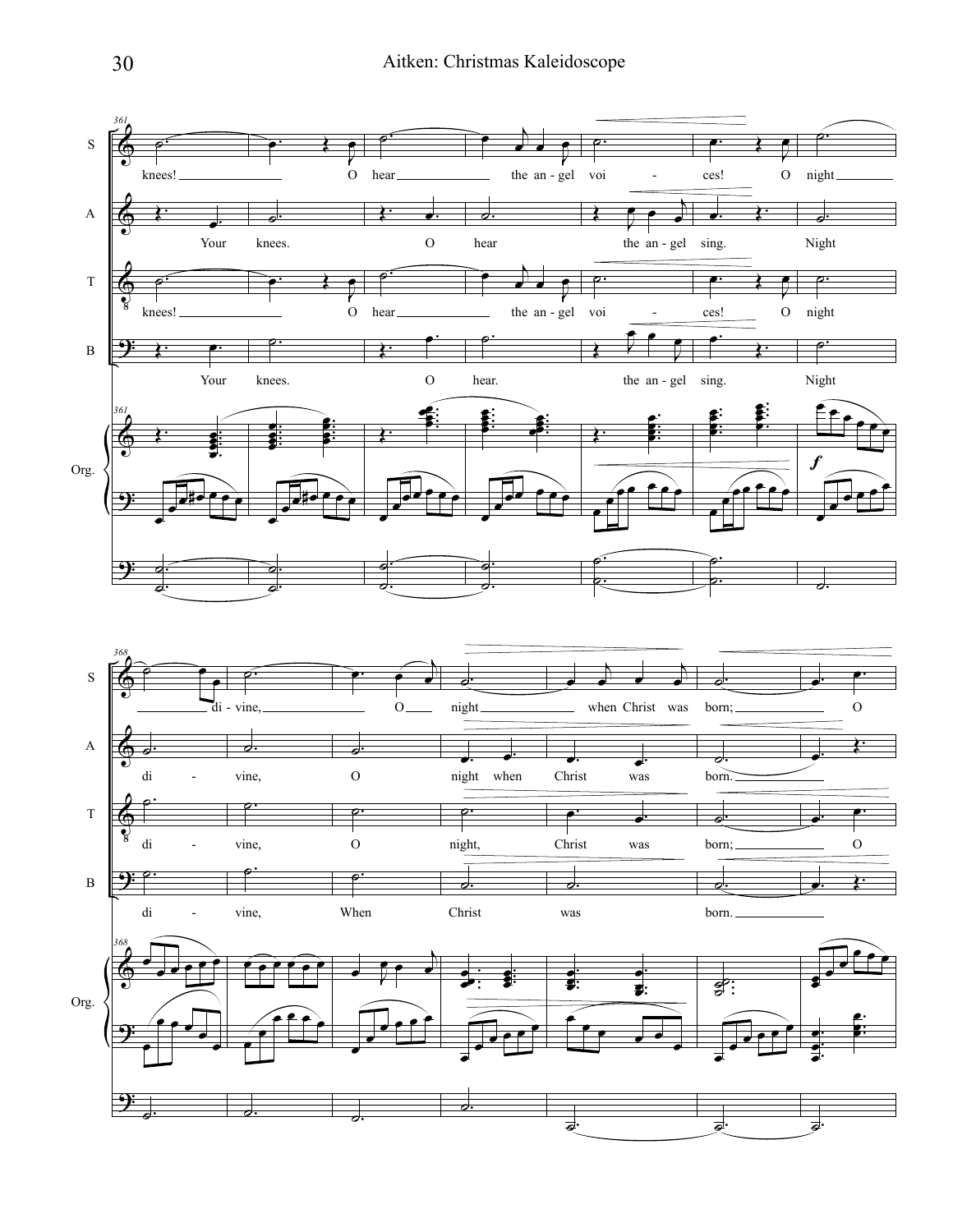Aitken: Christmas Kaleidoscope 31

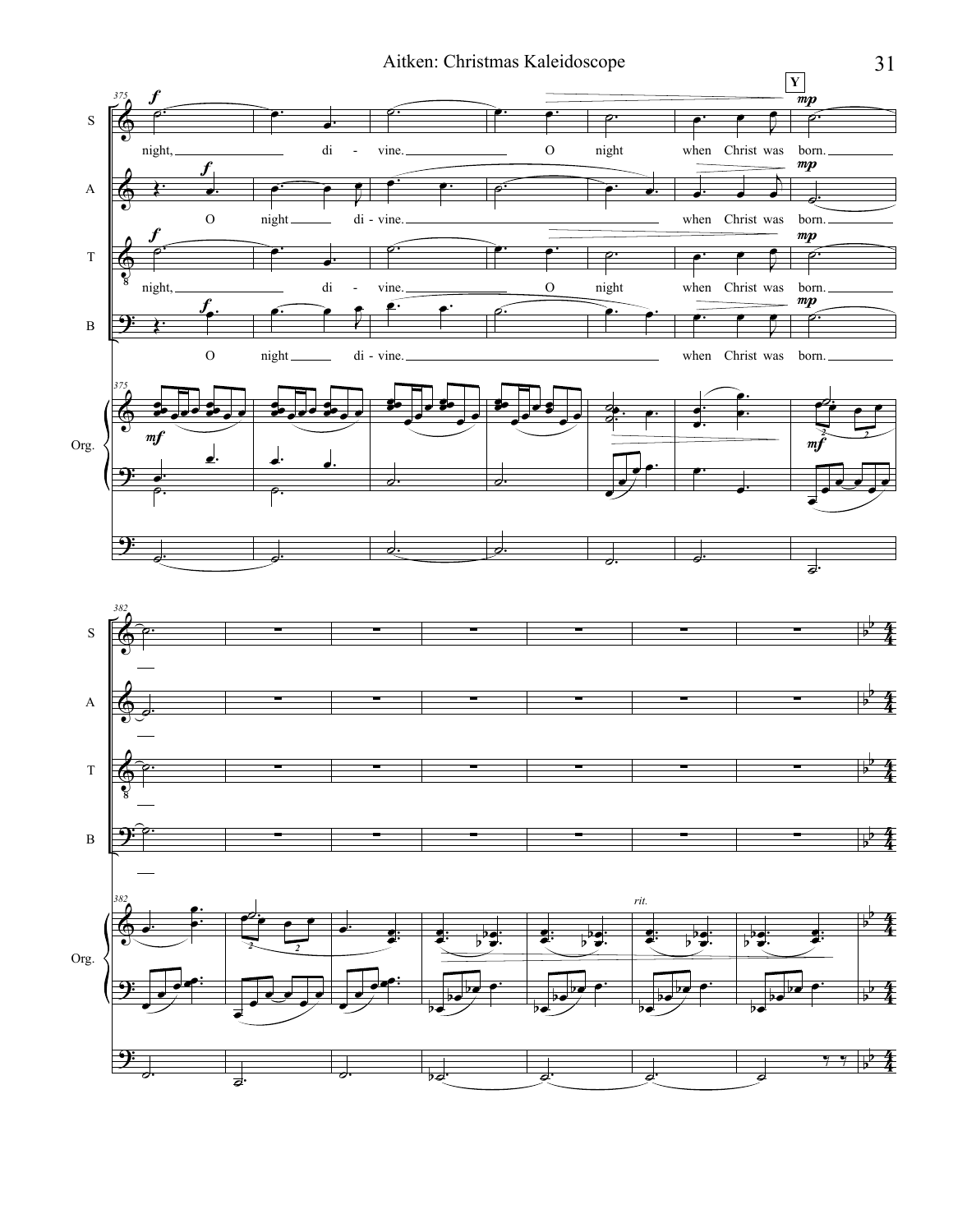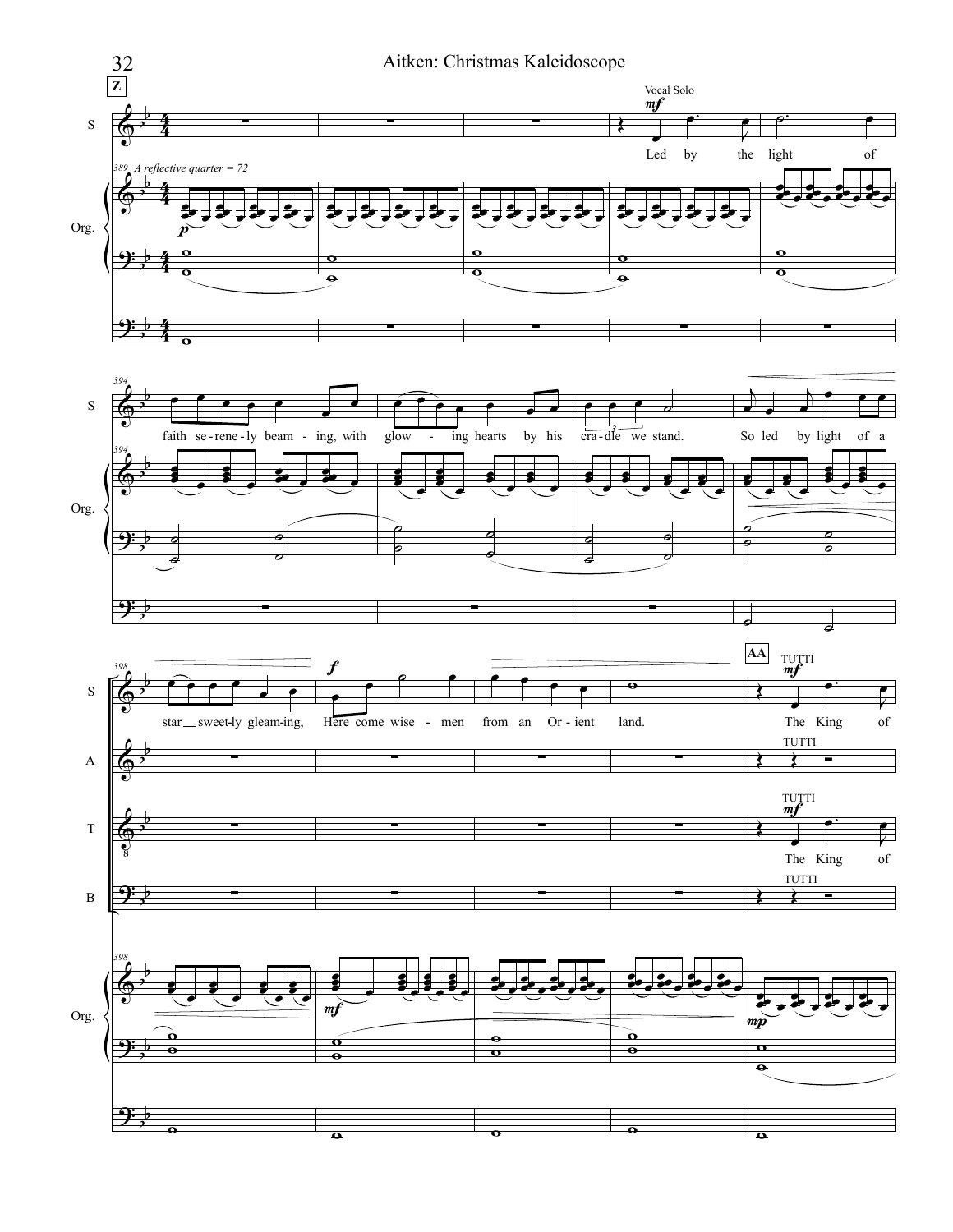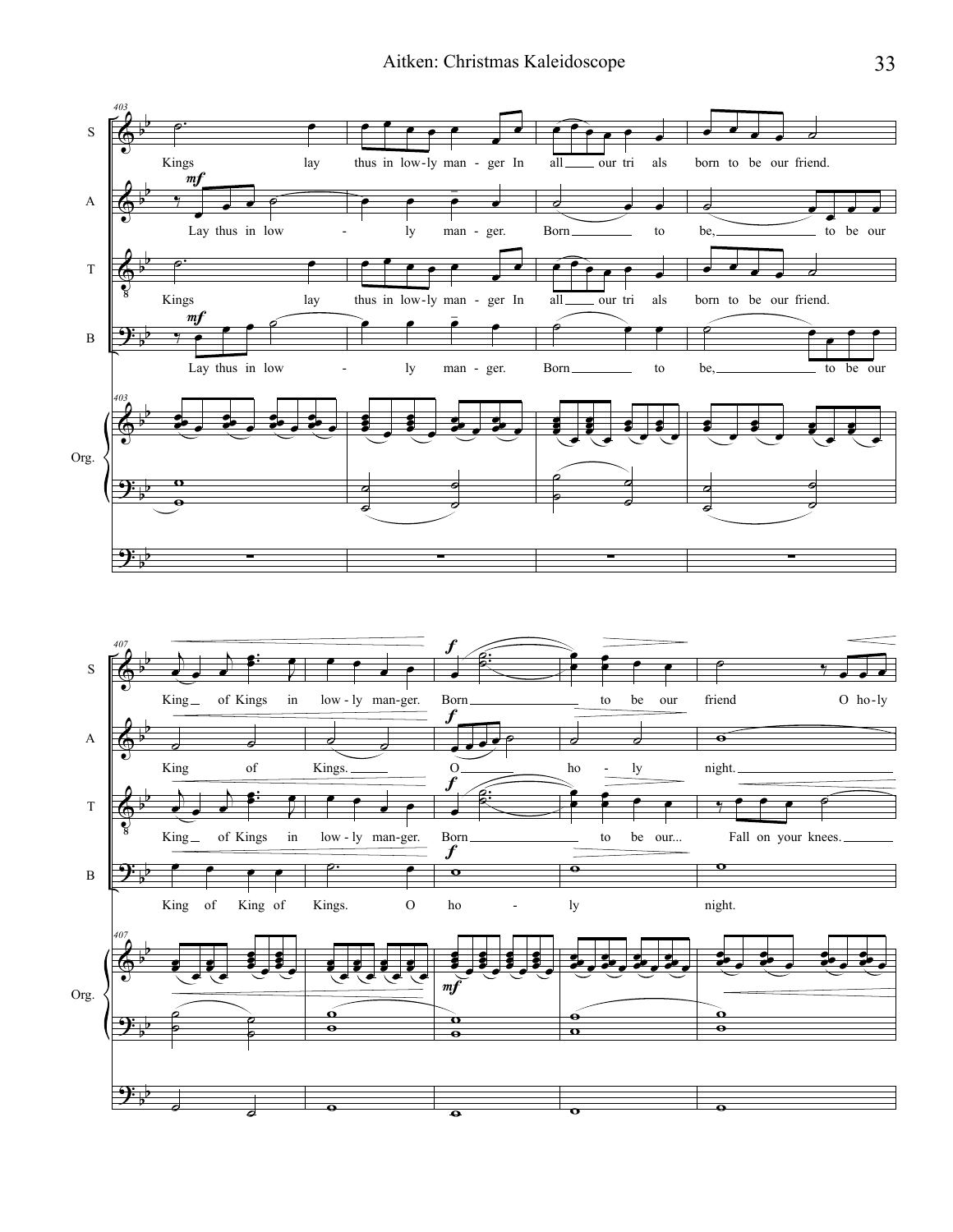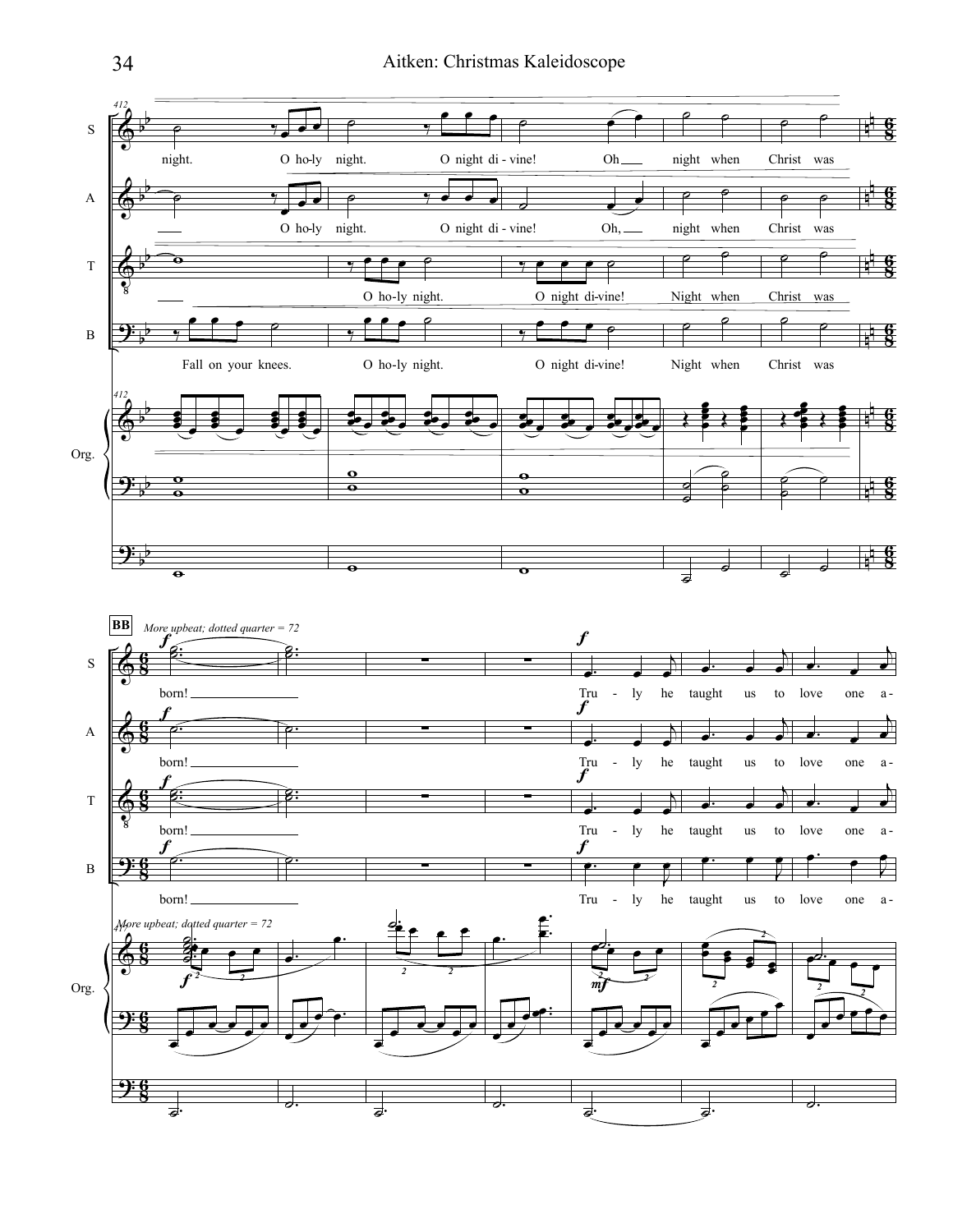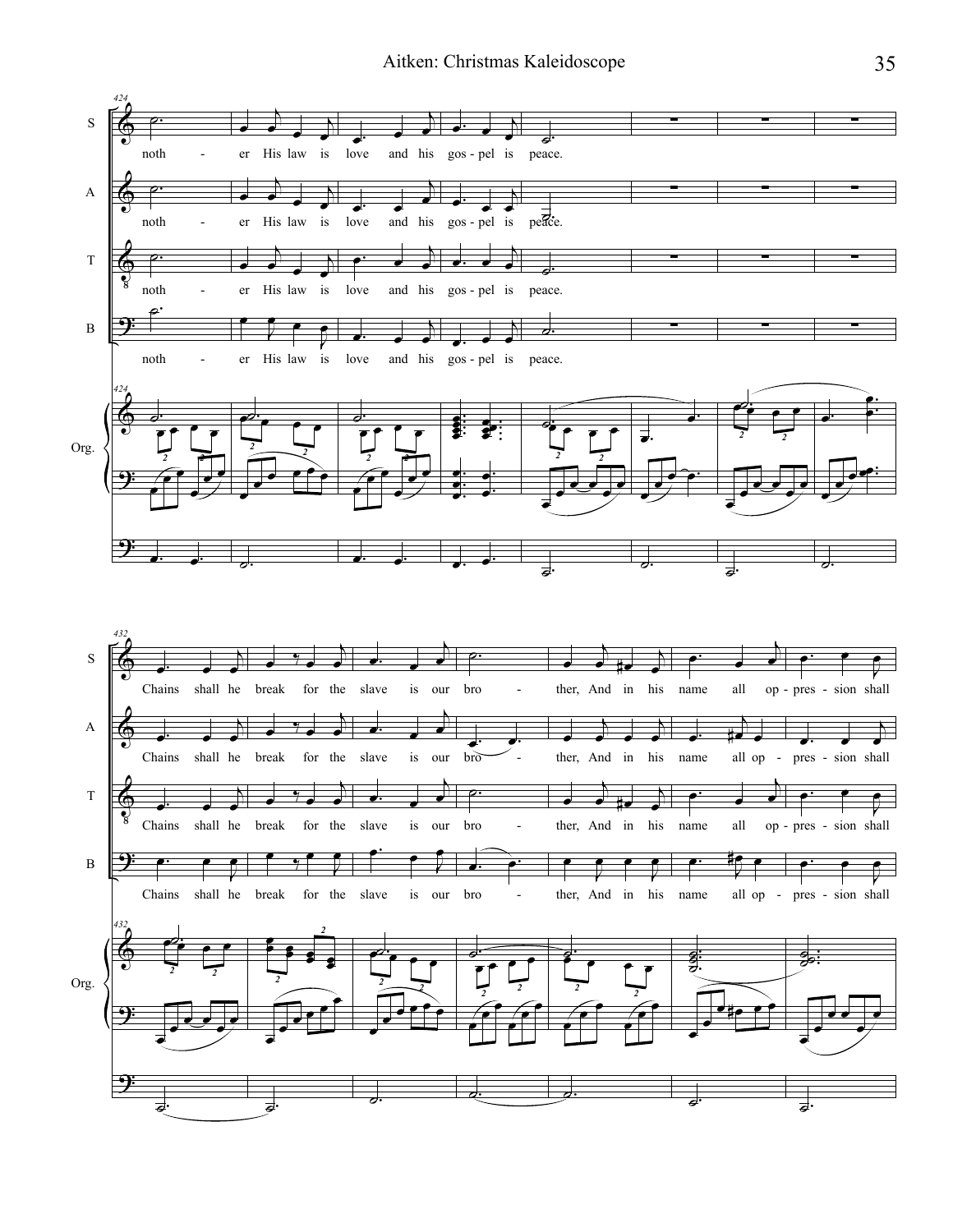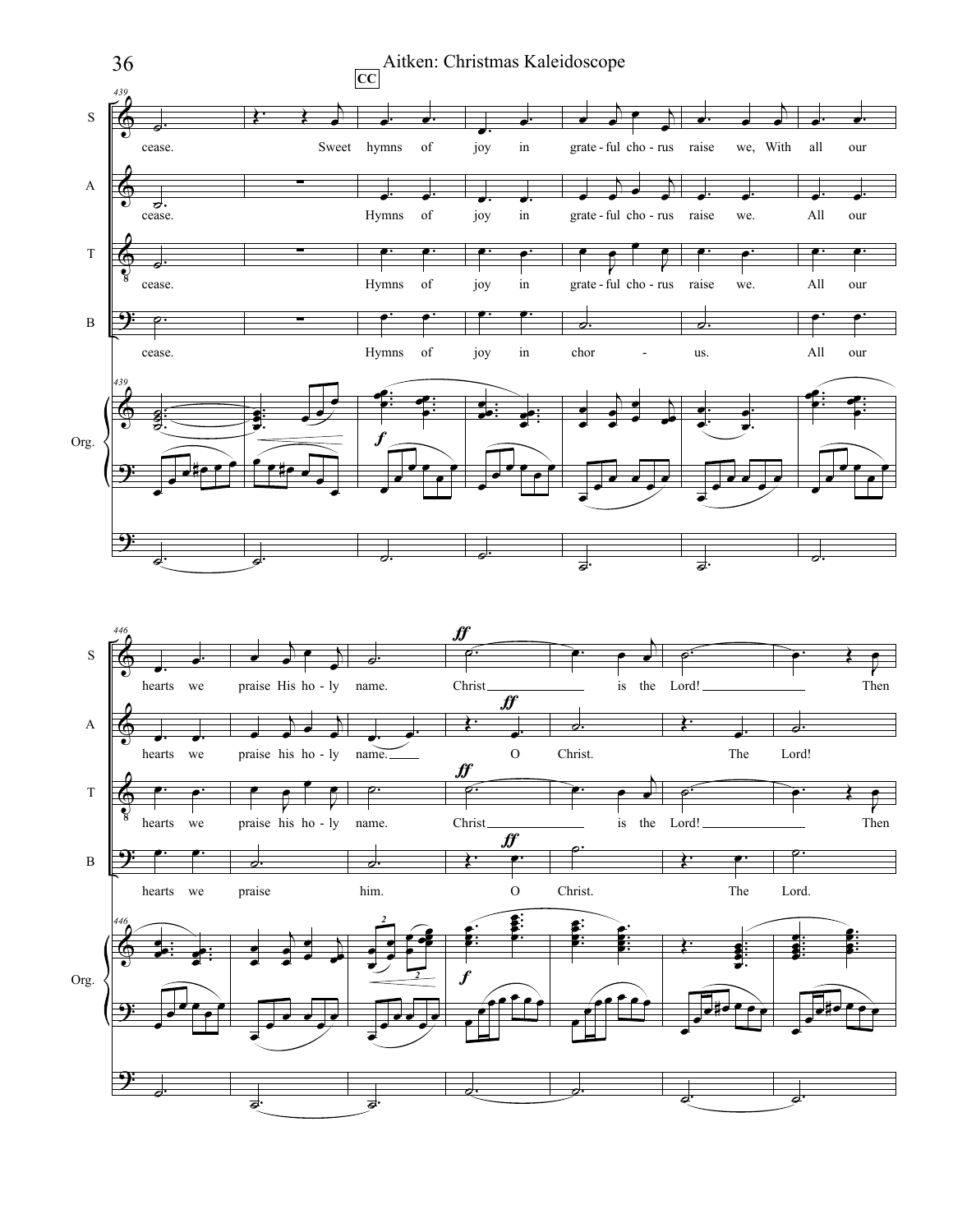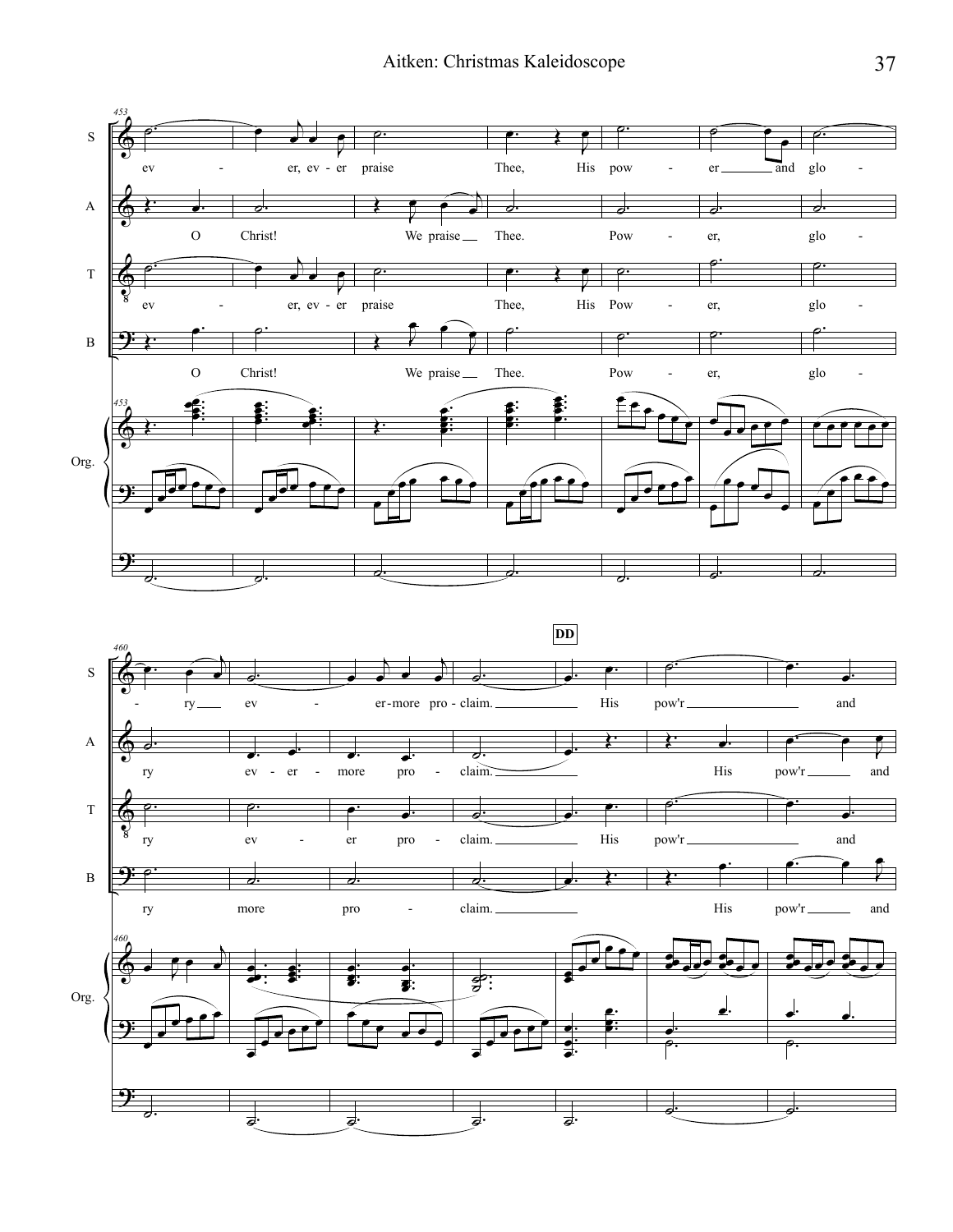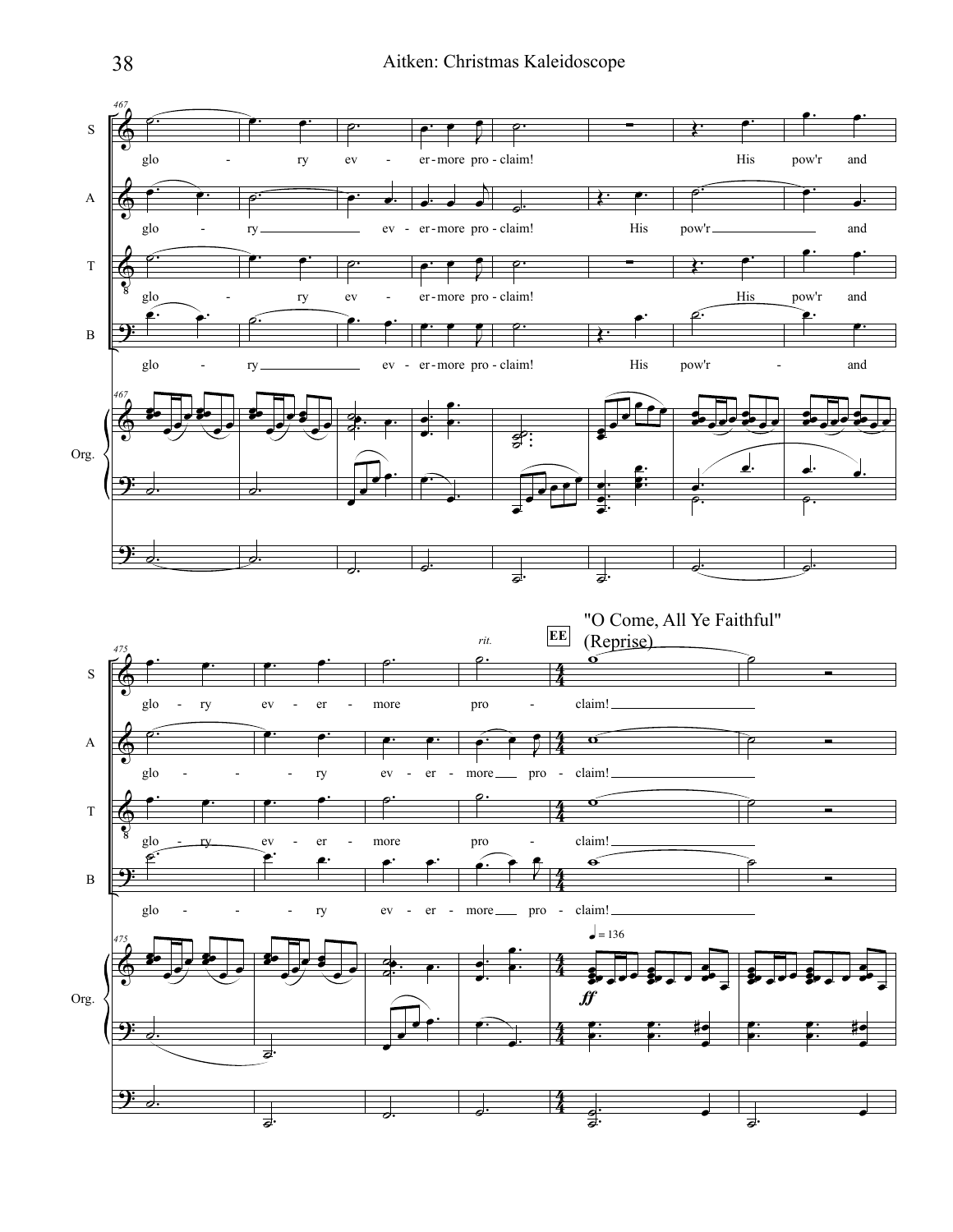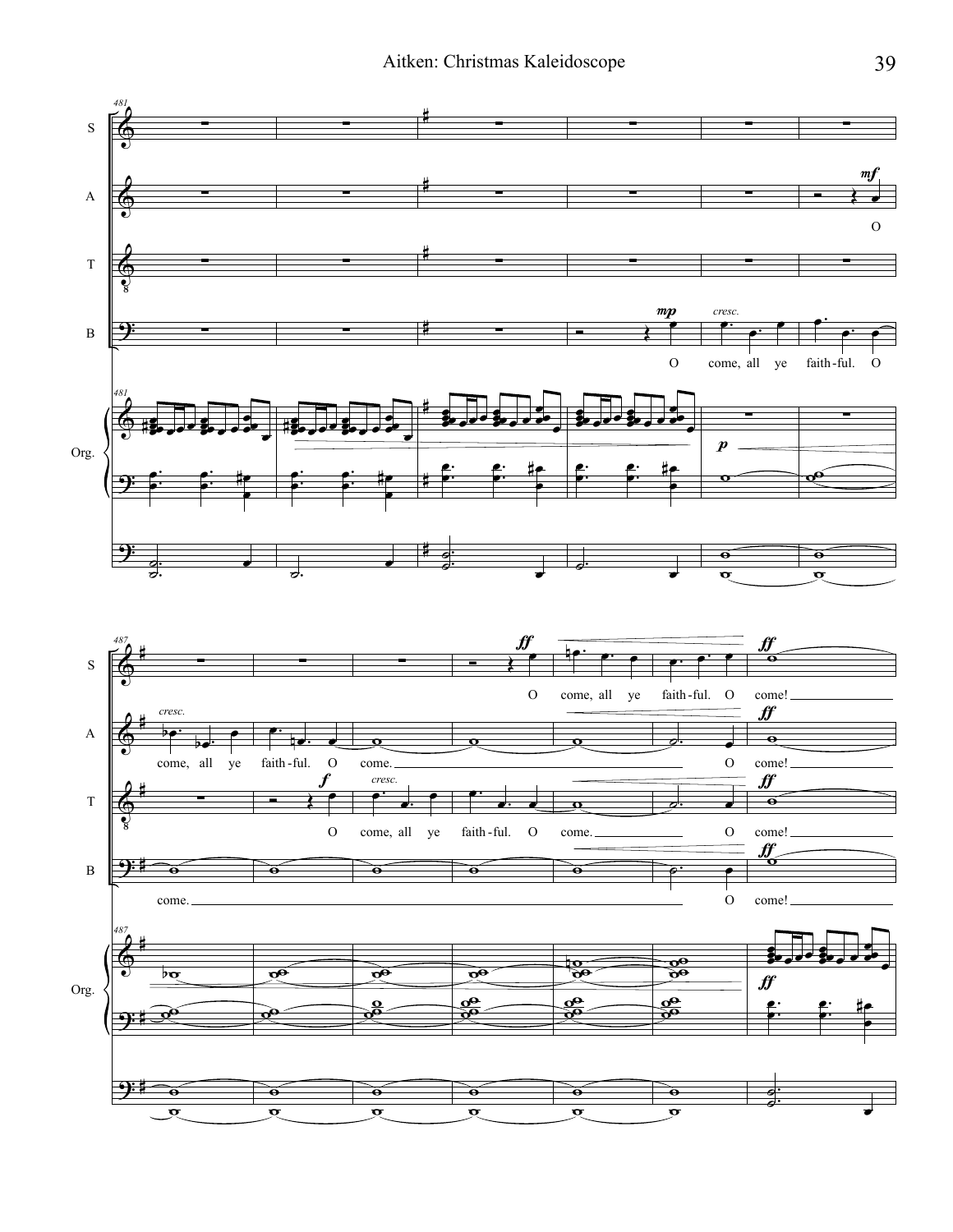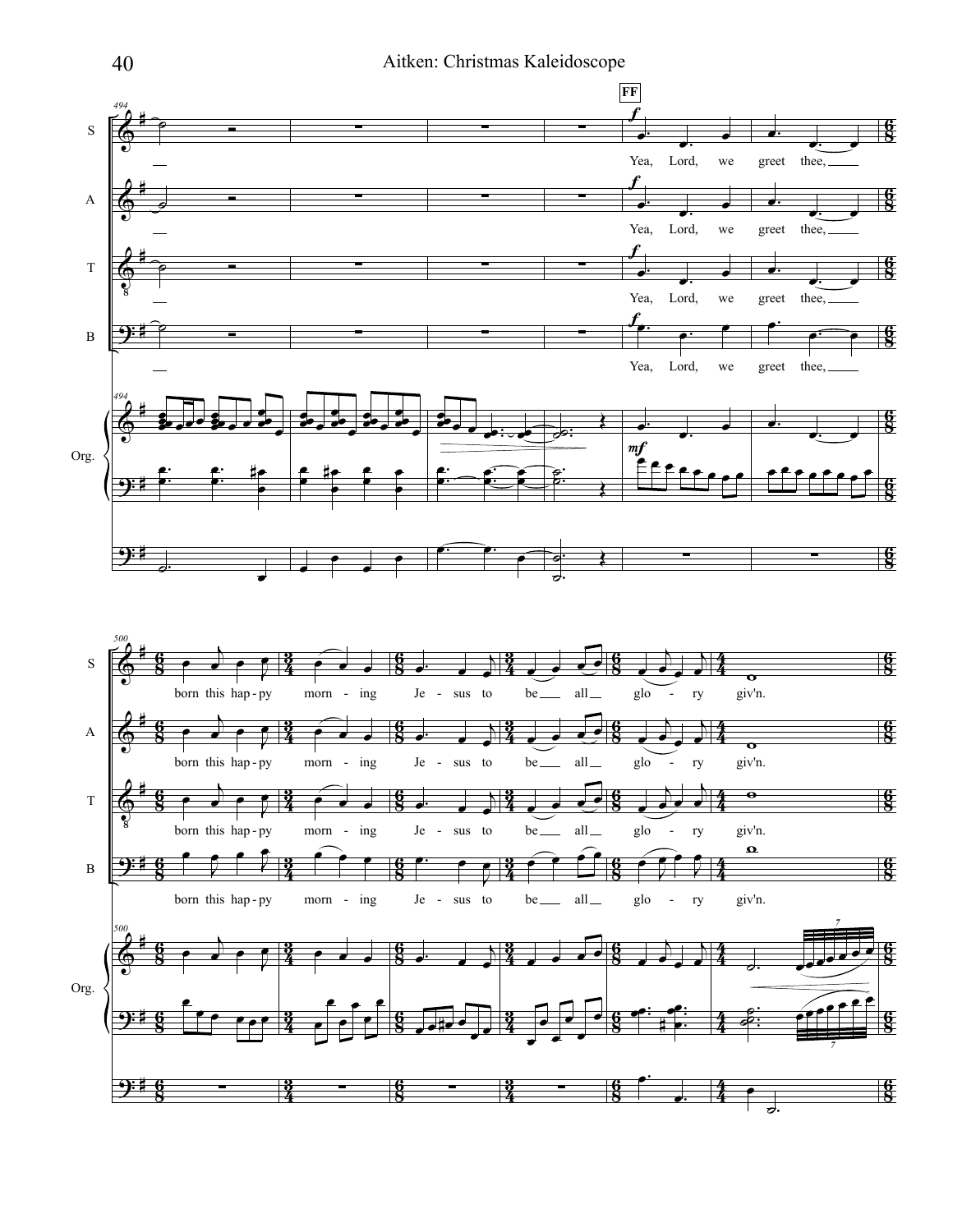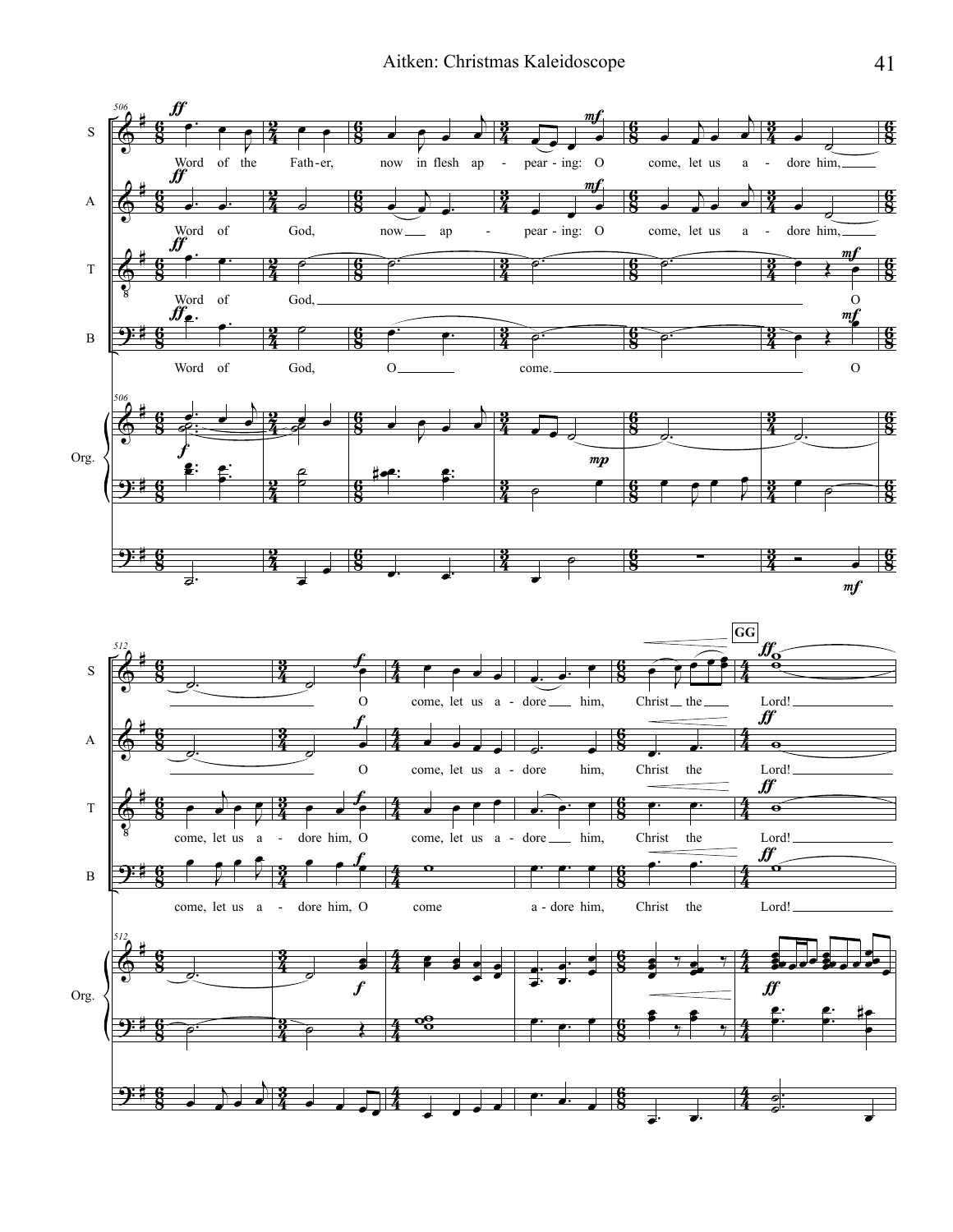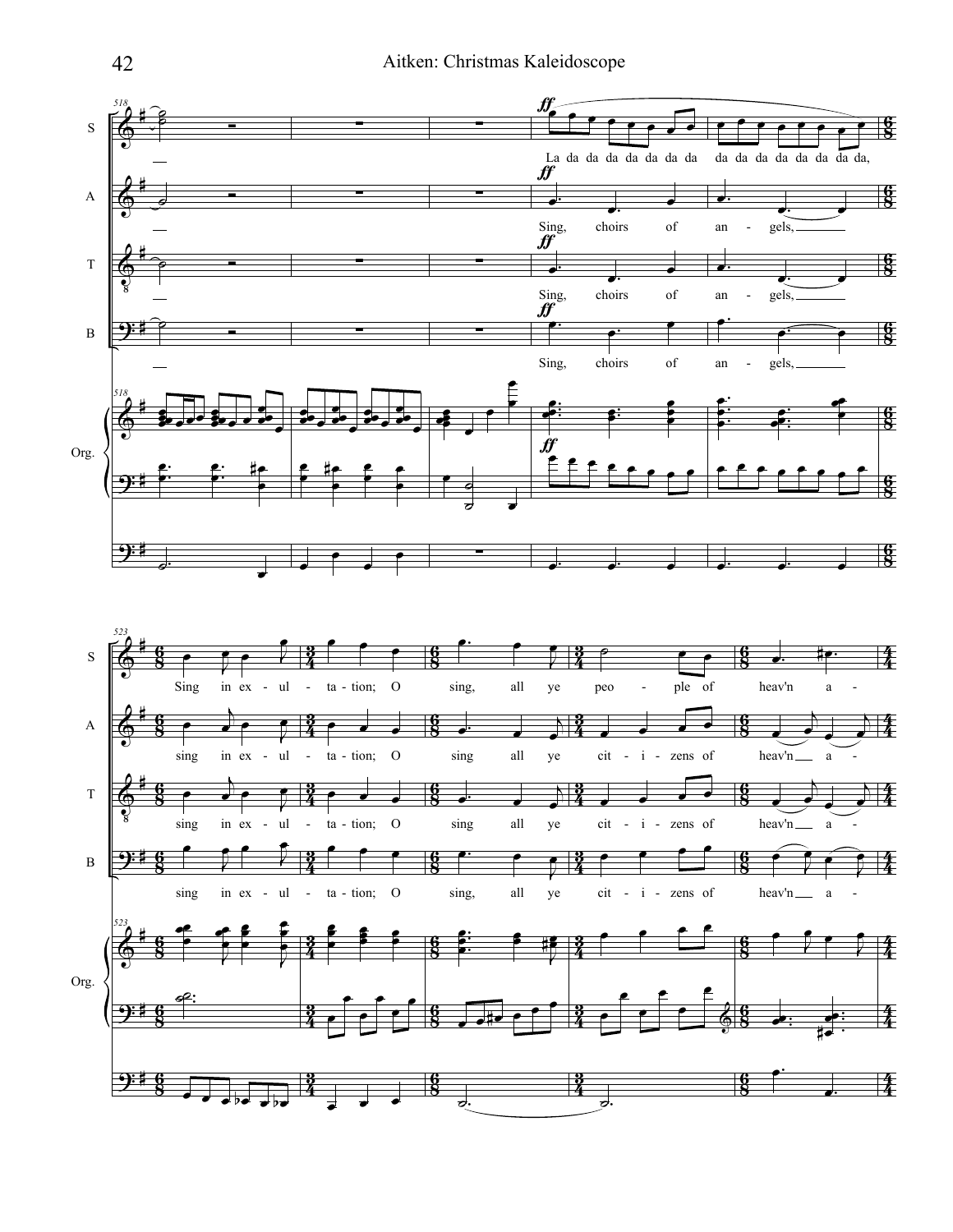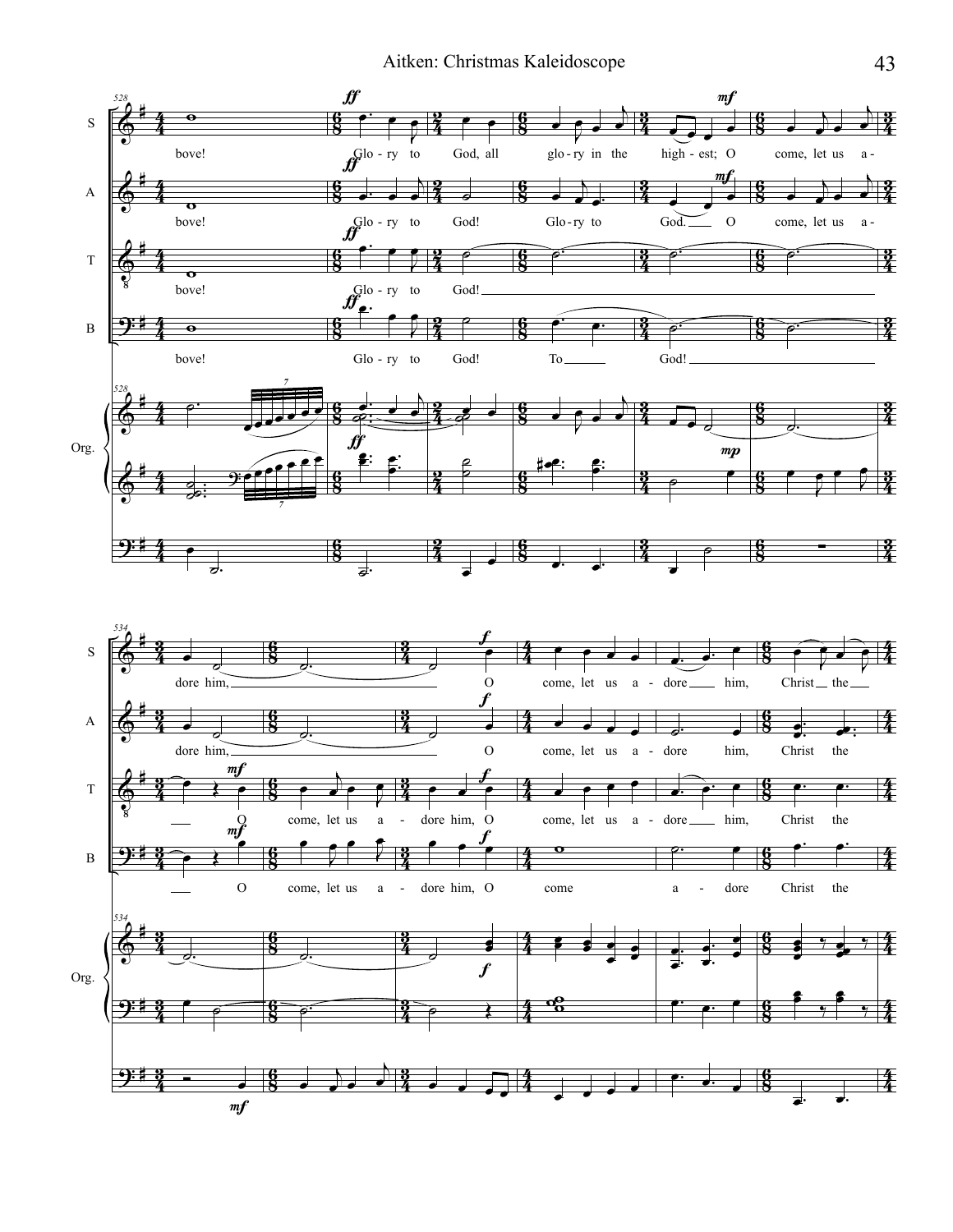